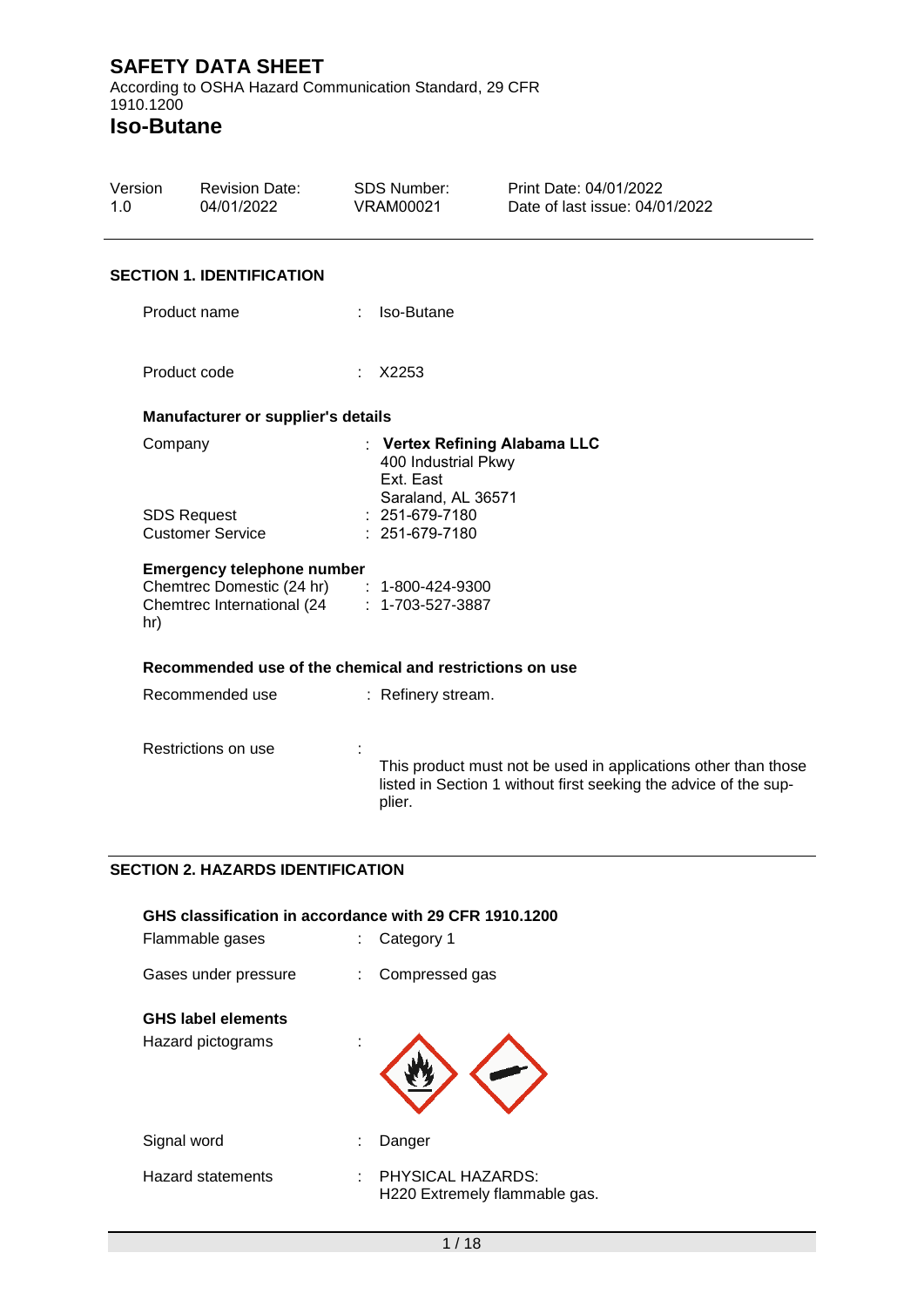According to OSHA Hazard Communication Standard, 29 CFR 1910.1200

**Iso-Butane**

| Version<br>1.0 | <b>Revision Date:</b><br>04/01/2022 | SDS Number:<br>VRAM00021                       | Print Date: 04/01/2022<br>Date of last issue: 04/01/2022                                                                                                                                                            |
|----------------|-------------------------------------|------------------------------------------------|---------------------------------------------------------------------------------------------------------------------------------------------------------------------------------------------------------------------|
|                |                                     | <b>HEALTH HAZARDS:</b>                         | H280 Contains gas under pressure; may explode if heated.<br>Not classified as a health hazard under GHS criteria.<br><b>ENVIRONMENTAL HAZARDS:</b><br>Not classified as an environmental hazard under GHS criteria. |
|                | Precautionary statements            | $\bullet$<br><b>Prevention:</b><br>No smoking. | P102 Keep out of reach of children.<br>P210 Keep away from heat/sparks/open flames/hot surfaces.<br>P243 Take precautionary measures against static discharge.                                                      |
|                |                                     | <b>Response:</b><br>stopped safely.            | P377 Leaking gas fire: Do not extinguish, unless leak can be<br>P381 Eliminate all ignition sources if safe to do so.                                                                                               |
|                |                                     | Storage:<br>place.                             | P410 + P403 Protect from sunlight. Store in a well-ventilated                                                                                                                                                       |
|                |                                     | Disposal:                                      |                                                                                                                                                                                                                     |

No precautionary phrases.

#### **Other hazards which do not result in classification**

Vapours are heavier than air. Vapours may travel across the ground and reach remote ignition sources causing a flashback fire danger.

High gas concentrations will displace available air; unconsciousness and death may occur suddenly from lack of oxygen.

Exposure to rapidly expanding gases may cause frost burns to eyes and/or skin.

This material has the potential to be a static accumulator.

Even with proper grounding and bonding, this material can still accumulate an electrostatic charge.

If sufficient charge is allowed to accumulate, electrostatic discharge and ignition of flammable airvapour mixtures can occur.

Breathing of high vapour concentrations may cause central nervous system (CNS) depression resulting in dizziness, light-headedness, headache, nausea and loss of coordination. Continued inhalation may result in unconsciousness and death.

The classification of this material is based on OSHA HCS 2012 criteria.

## **SECTION 3. COMPOSITION/INFORMATION ON INGREDIENTS**

| Chemical name        | Synonyms           | CAS-No.    | Concentration (% w/w) |
|----------------------|--------------------|------------|-----------------------|
| Gases (petroleum),   | gases (petrole-    | 68477-33-8 | $= 100$               |
| C3-4, isobutane-rich | um), C3-4,         |            |                       |
|                      | isobutane-rich     |            |                       |
| isobutane            | isobutane<br>(Gas) | $75-28-5$  | $85 - 100$            |
| butane               | butane (Gas)       | 106-97-8   | $0 - 15$              |

#### **Hazardous components**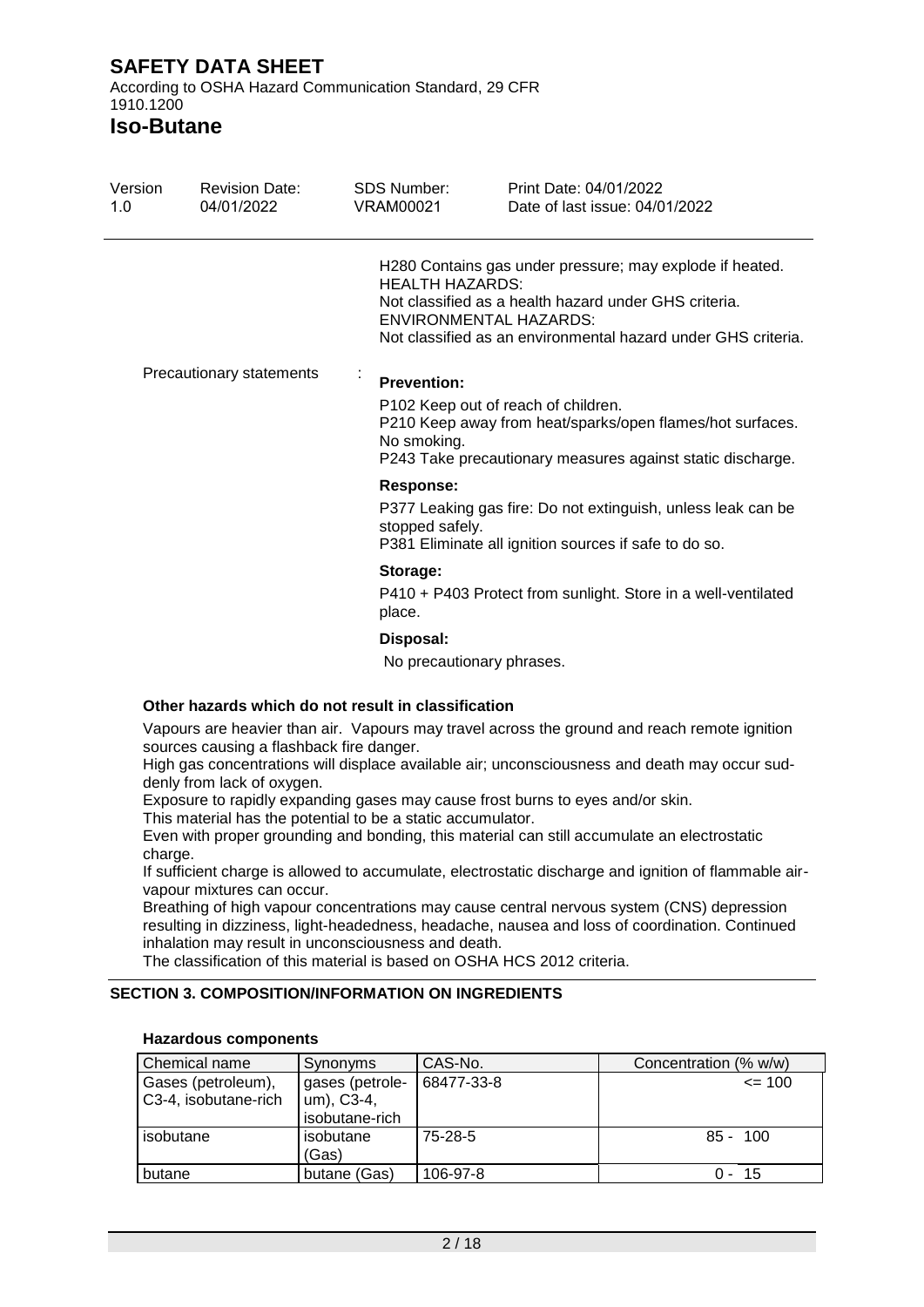> SDS Number: VRAM00021

Print Date: 04/01/2022 Date of last issue: 04/01/2022

Revision Date:

04/01/2022

**Iso-Butane**

Version 1.0

| <b>SECTION 4. FIRST-AID MEASURES</b>                                             |   |                                                                                                                                                                                                                                                                                                                                                                                                                                                                                                                                                                             |
|----------------------------------------------------------------------------------|---|-----------------------------------------------------------------------------------------------------------------------------------------------------------------------------------------------------------------------------------------------------------------------------------------------------------------------------------------------------------------------------------------------------------------------------------------------------------------------------------------------------------------------------------------------------------------------------|
| General advice                                                                   |   | Not expected to be a health hazard when used under normal<br>conditions.                                                                                                                                                                                                                                                                                                                                                                                                                                                                                                    |
| If inhaled                                                                       |   | Call emergency number for your location / facility.<br>Remove to fresh air. Do not attempt to rescue the victim un-<br>less proper respiratory protection is worn. If the victim has<br>difficulty breathing or tightness of the chest, is dizzy, vomiting,<br>or unresponsive, give 100% oxygen with rescue breathing or<br>Cardio-Pulmonary Resuscitation as required and transport to<br>the nearest medical facility.                                                                                                                                                   |
| In case of skin contact                                                          | ÷ | Remove contaminated clothing. Flush exposed area with wa-<br>ter and follow by washing with soap if available.<br>If persistent irritation occurs, obtain medical attention.<br>In the event of frostbite, slowly warm the exposed area by<br>rinsing with warm water.<br>Transport to the nearest medical facility for additional treat-<br>ment.                                                                                                                                                                                                                          |
| In case of eye contact                                                           |   | Flush eye with copious quantities of water.<br>Remove contact lenses, if present and easy to do. Continue<br>rinsing.<br>If persistent irritation occurs, obtain medical attention.<br>Slowly warm the exposed area by rinsing with warm water.<br>Transport to the nearest medical facility for additional treat-<br>ment.                                                                                                                                                                                                                                                 |
| If swallowed                                                                     |   | In the unlikely event of ingestion, obtain medical attention<br>immediately.                                                                                                                                                                                                                                                                                                                                                                                                                                                                                                |
| Most important symptoms<br>and effects, both acute and<br>delayed                |   | Respiratory irritation signs and symptoms may include a tem-<br>porary burning sensation of the nose and throat, coughing,<br>and/or difficulty breathing.<br>Breathing of high vapour concentrations may cause central<br>nervous system (CNS) depression resulting in dizziness, light-<br>headedness, headache, nausea and loss of coordination.<br>Continued inhalation may result in unconsciousness and<br>death.<br>Rapid release of gases which are liquids under pressure may<br>cause frost burns of exposed tissues (skin, eye) due to evapo-<br>rative cooling. |
| Protection of first-aiders                                                       |   | When administering first aid, ensure that you are wearing the<br>appropriate personal protective equipment according to the<br>incident, injury and surroundings.                                                                                                                                                                                                                                                                                                                                                                                                           |
| Indication of any immediate<br>medical attention and special<br>treatment needed |   | IMMEDIATE TREATMENT IS EXTREMELY IMPORTANT!<br>Artificial respiration and/or oxygen may be necessary.<br>Call a doctor or poison control center for guidance.<br>Treat symptomatically.                                                                                                                                                                                                                                                                                                                                                                                     |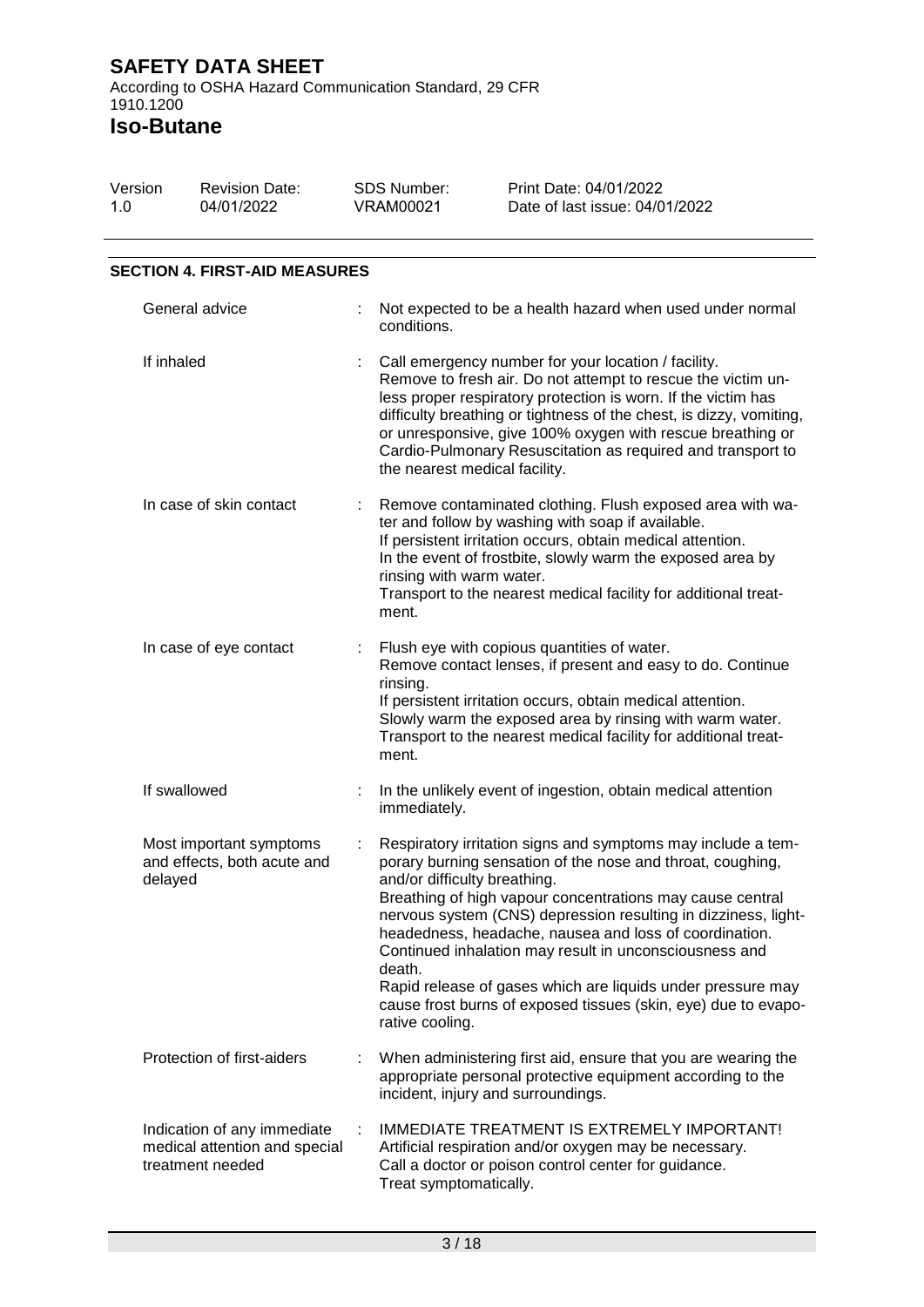**Iso-Butane**

| Version<br>1.0 |                  | <b>Revision Date:</b><br>04/01/2022      |   | <b>SDS Number:</b><br><b>VRAM00021</b>                                    | Print Date: 04/01/2022<br>Date of last issue: 04/01/2022                                                                                                                                                                                                                                                                                                                |
|----------------|------------------|------------------------------------------|---|---------------------------------------------------------------------------|-------------------------------------------------------------------------------------------------------------------------------------------------------------------------------------------------------------------------------------------------------------------------------------------------------------------------------------------------------------------------|
|                |                  |                                          |   | fects. Consider: oxygen therapy.                                          | Potential for cardiac sensitisation, particularly in abuse situa-<br>tions. Hypoxia or negative inotropes may enhance these ef-                                                                                                                                                                                                                                         |
|                |                  | <b>SECTION 5. FIRE-FIGHTING MEASURES</b> |   |                                                                           |                                                                                                                                                                                                                                                                                                                                                                         |
|                |                  | Suitable extinguishing media             | ÷ | the fire burn itself out.<br>Dry chemical<br>Carbon dioxide (CO2)<br>ers. | Shut off supply. If not possible and no risk to surroundings, let<br>Keep containers and surroundings cool with water spray.<br>Large fires should only be fought by properly trained fire fight-                                                                                                                                                                       |
|                | media            | Unsuitable extinguishing                 |   |                                                                           | Do not use direct water jets on the burning product as they<br>could cause a steam explosion and spread of the fire.<br>Simultaneous use of foam and water on the same surface is<br>to be avoided as water destroys the foam.                                                                                                                                          |
|                | fighting         | Specific hazards during fire-            | ÷ | occurs.<br>to heat or flames.                                             | Hazardous combustion products may include:<br>Carbon monoxide may be evolved if incomplete combustion<br>Unidentified organic and inorganic compounds.<br>Contents are under pressure and can explode when exposed<br>Sustained fire attack on vessels may result in a Boiling Liquid<br>Expanding Vapor Explosion (BLEVE).                                             |
|                | ods              | Specific extinguishing meth-             |   |                                                                           | Use extinguishing measures that are appropriate to local cir-<br>cumstances and the surrounding environment.                                                                                                                                                                                                                                                            |
|                |                  | Further information                      |   | to evacuate immediately.                                                  | Clear fire area of all non-emergency personnel.<br>Keep adjacent containers cool by spraying with water.<br>If possible remove containers from the danger zone.<br>If the fire cannot be extinguished the only course of action is                                                                                                                                      |
|                | for firefighters | Special protective equipment :           |   |                                                                           | Proper protective equipment including chemical resistant<br>gloves are to be worn; chemical resistant suit is indicated if<br>large contact with spilled product is expected. Self-Contained<br>Breathing Apparatus must be worn when approaching a fire in<br>a confined space. Select fire fighter's clothing approved to<br>relevant Standards (e.g. Europe: EN469). |

## **SECTION 6. ACCIDENTAL RELEASE MEASURES**

| Personal precautions, protec-: | Shut off leaks, if possible without personal risks. Remove all   |
|--------------------------------|------------------------------------------------------------------|
| tive equipment and emer-       | possible sources of ignition in the surrounding area and evac-   |
| gency procedures               | uate all personnel. Attempt to disperse the gas or to direct its |
|                                | flow to a safe location for example by using fog sprays. Take    |
|                                | precautionary measures against static discharge. Ensure elec-    |
|                                | trical continuity by bonding and grounding (earthing) all        |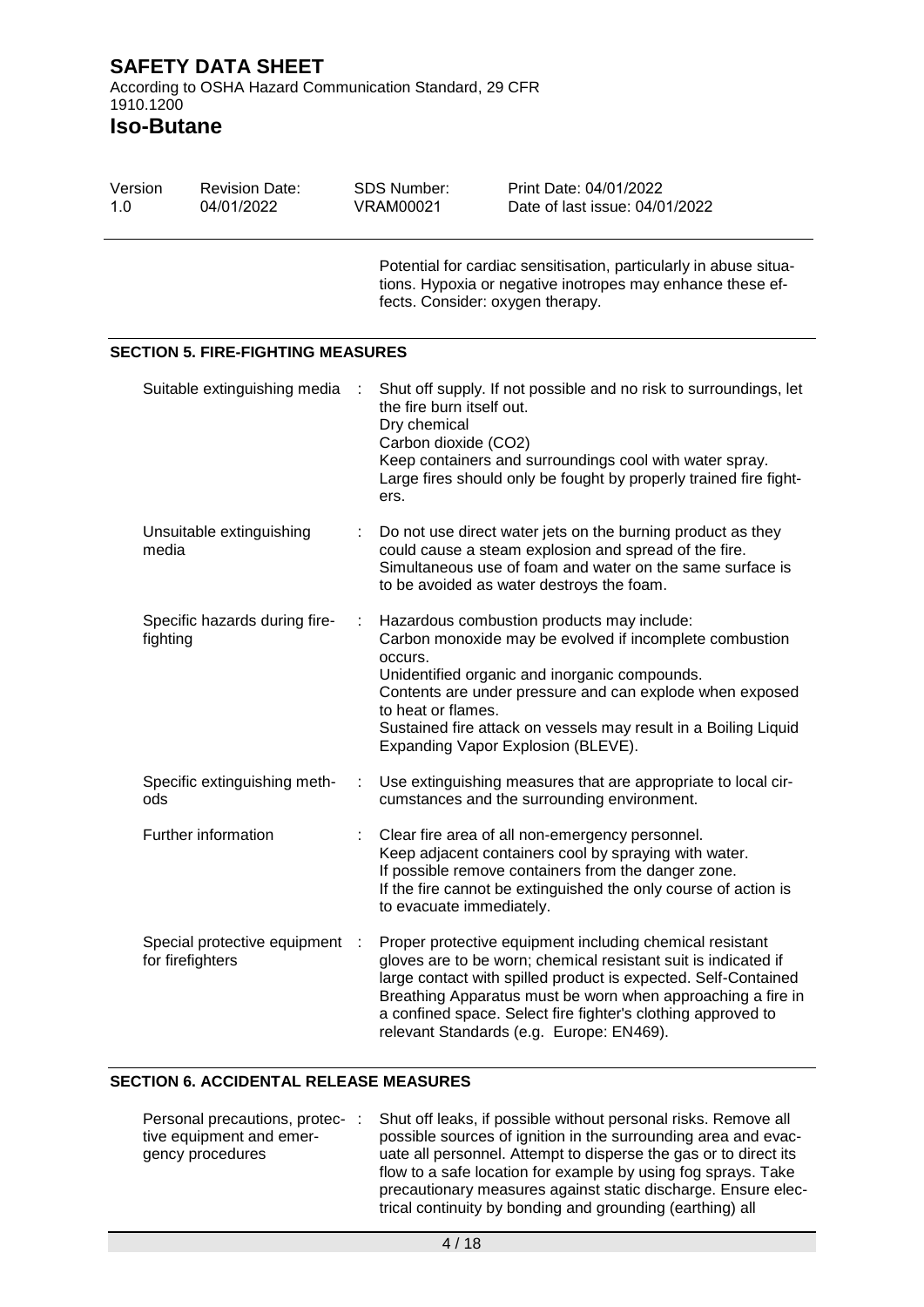According to OSHA Hazard Communication Standard, 29 CFR 1910.1200

# **Iso-Butane**

| Version<br>1.0                                           |  | <b>Revision Date:</b><br>04/01/2022 | <b>SDS Number:</b><br><b>VRAM00021</b>                                                                                                                                | Print Date: 04/01/2022<br>Date of last issue: 04/01/2022                                                                                                                                                                                                                                                                                                                                                    |
|----------------------------------------------------------|--|-------------------------------------|-----------------------------------------------------------------------------------------------------------------------------------------------------------------------|-------------------------------------------------------------------------------------------------------------------------------------------------------------------------------------------------------------------------------------------------------------------------------------------------------------------------------------------------------------------------------------------------------------|
|                                                          |  |                                     | the area.                                                                                                                                                             | equipment. Monitor area with combustible gas meter.<br>Vapour may form an explosive mixture with air.<br>Test atmosphere for flammable gas concentrations to ensure<br>safe working conditions before personnel are allowed to enter                                                                                                                                                                        |
|                                                          |  | Environmental precautions           | nation.<br>enters surface water drains.                                                                                                                               | Use appropriate containment to avoid environmental contami-<br>Risk of explosion. Inform the emergency services if product                                                                                                                                                                                                                                                                                  |
| Methods and materials for<br>containment and cleaning up |  | Allow to evaporate.                 | Attempt to disperse the gas or to direct its flow to a safe loca-<br>tion, for example by using fog sprays.<br>Take precautionary measures against static discharges. |                                                                                                                                                                                                                                                                                                                                                                                                             |
|                                                          |  |                                     | cialist advice.<br>ing) all equipment.                                                                                                                                | Avoid contact with skin, eyes and clothing.<br>Evacuate the area of all non-essential personnel.<br>Ventilate contaminated area thoroughly.<br>If contamination of site occurs remediation may require spe-<br>Take precautionary measures against static discharges.<br>Ensure electrical continuity by bonding and grounding (earth-<br>Observe all relevant local and international regulations.         |
|                                                          |  | Additional advice                   | this Safety Data Sheet.<br>enters surface water drains.                                                                                                               | : For guidance on selection of personal protective equipment<br>see Chapter 8 of this Safety Data Sheet.<br>Notify authorities if any exposure to the general public or the<br>environment occurs or is likely to occur.<br>For guidance on disposal of spilled material see Chapter 13 of<br>Vapour may form an explosive mixture with air.<br>Risk of explosion. Inform the emergency services if product |

#### **SECTION 7. HANDLING AND STORAGE**

| <b>Technical measures</b> | : Avoid breathing of or direct contact with material. Only use in<br>well ventilated areas. Wash thoroughly after handling. For<br>guidance on selection of personal protective equipment see<br>Chapter 8 of this Safety Data Sheet.<br>Use the information in this data sheet as input to a risk as-<br>sessment of local circumstances to help determine appropri-<br>ate controls for safe handling, storage and disposal of this |
|---------------------------|---------------------------------------------------------------------------------------------------------------------------------------------------------------------------------------------------------------------------------------------------------------------------------------------------------------------------------------------------------------------------------------------------------------------------------------|
|                           | material.<br>Air-dry contaminated clothing in a well-ventilated area before<br>laundering.                                                                                                                                                                                                                                                                                                                                            |
|                           | Use local exhaust ventilation if there is risk of inhalation of<br>vapours, mists or aerosols.<br>Take precautionary measures against static discharges.                                                                                                                                                                                                                                                                              |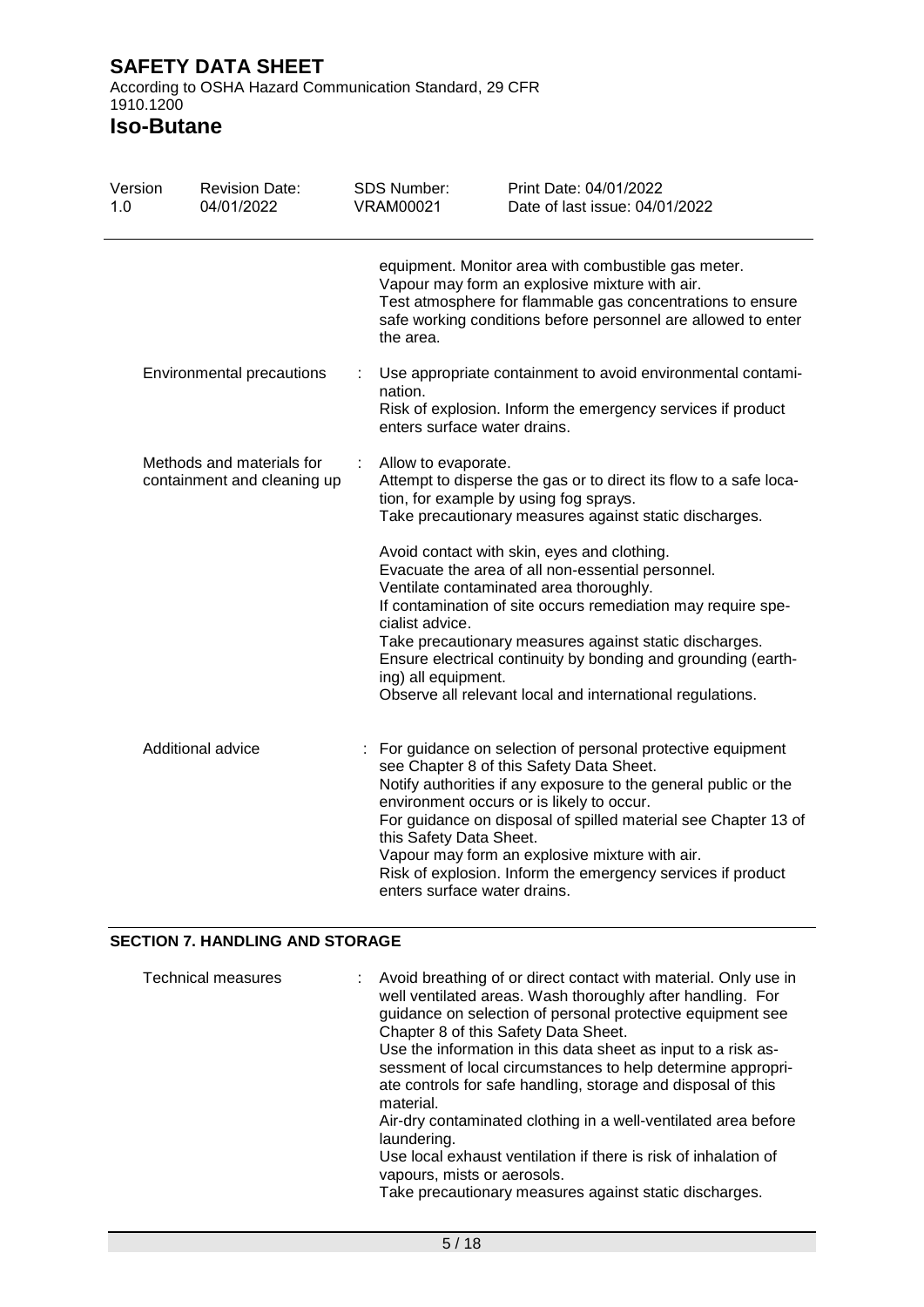According to OSHA Hazard Communication Standard, 29 CFR 1910.1200

| Version<br>1.0     | <b>Revision Date:</b><br>04/01/2022           |    | <b>SDS Number:</b><br><b>VRAM00021</b>                                                                        | Print Date: 04/01/2022<br>Date of last issue: 04/01/2022                                                                                                                                                                                                                                                                                                                                                                                                                                                                                                                                                                                                                                                                                                |
|--------------------|-----------------------------------------------|----|---------------------------------------------------------------------------------------------------------------|---------------------------------------------------------------------------------------------------------------------------------------------------------------------------------------------------------------------------------------------------------------------------------------------------------------------------------------------------------------------------------------------------------------------------------------------------------------------------------------------------------------------------------------------------------------------------------------------------------------------------------------------------------------------------------------------------------------------------------------------------------|
|                    | Advice on safe handling                       | t. | age facilities are followed.<br>sources. Avoid sparks.<br>Earth all equipment.<br>vapours, mists or aerosols. | Ensure that all local regulations regarding handling and stor-<br>This product is intended for use in closed systems only.<br>Extinguish any naked flames. Do not smoke. Remove ignition<br>Avoid prolonged or repeated contact with skin.<br>Electrostatic charges may be generated during pumping. Elec-<br>trostatic discharge may cause fire.<br>Use local exhaust ventilation if there is risk of inhalation of                                                                                                                                                                                                                                                                                                                                    |
|                    | Avoidance of contact                          |    | Strong oxidising agents.                                                                                      |                                                                                                                                                                                                                                                                                                                                                                                                                                                                                                                                                                                                                                                                                                                                                         |
|                    | <b>Product Transfer</b>                       |    |                                                                                                               | Refer to guidance under Handling section. Do not use com-<br>pressed air for filling discharge or handling. Ensure electrical<br>continuity by bonding and grounding (earthing) all equipment.<br>Electrostatic charges may be generated during pumping. Elec-<br>trostatic discharge may cause fire.                                                                                                                                                                                                                                                                                                                                                                                                                                                   |
|                    | Further information on stor-<br>age stability |    | sure vessels or cylinders.<br>other strong oxidizers.                                                         | Store only in purpose-designed, appropriately labelled pres-<br>Must be stored in a well-ventilated area, away from sunlight,<br>ignition sources and other sources of heat.<br>Do not store near cylinders containing compressed oxygen or<br>Refer to section 15 for any additional specific legislation cov-<br>ering the packaging and storage of this product.                                                                                                                                                                                                                                                                                                                                                                                     |
| Packaging material |                                               |    | GB, Neoprene (CR).                                                                                            | Suitable material: For containers and container linings, use<br>materials specifically approved for use with this product., Ex-<br>amples of suitable materials are: PA-11, PEEK, PVDF, PTFE,<br>GRE (Epoxy), GRVE (vinyl ester), Viton (FKM), type F and<br>Unsuitable material: Some forms of cast iron., Examples of<br>materials to avoid are: ABS, polymethyl methacrylate<br>(PMMA), polyethylene (PE / HDPE), polypropylene (PP),<br>PVC, natural rubber (NR), Nitrile (NBR) ethylene propylene<br>rubber (EPDM), Butyl (IIR), Hypalon (CSM), polystyrene, pol-<br>yvinyl chloride (PVC), polyisobutylene., For containers and<br>container linings, aluminium should not be used if there is a<br>risk of caustic contamination of the product. |
|                    | <b>Container Advice</b>                       |    |                                                                                                               | Do not cut, drill, grind, weld or perform similar operations on or<br>near containers. Containers, even those that have been emp-<br>tied, can contain explosive vapours.                                                                                                                                                                                                                                                                                                                                                                                                                                                                                                                                                                               |
|                    | Specific use(s)                               |    | on Static Electricity).                                                                                       | : See additional references that provide safe handling practices<br>for liquids that are determined to be static accumulators:<br>American Petroleum Institute 2003 (Protection Against Igni-<br>tions Arising out of Static, Lightning and Stray Currents) or<br>National Fire Protection Agency 77 (Recommended Practices                                                                                                                                                                                                                                                                                                                                                                                                                             |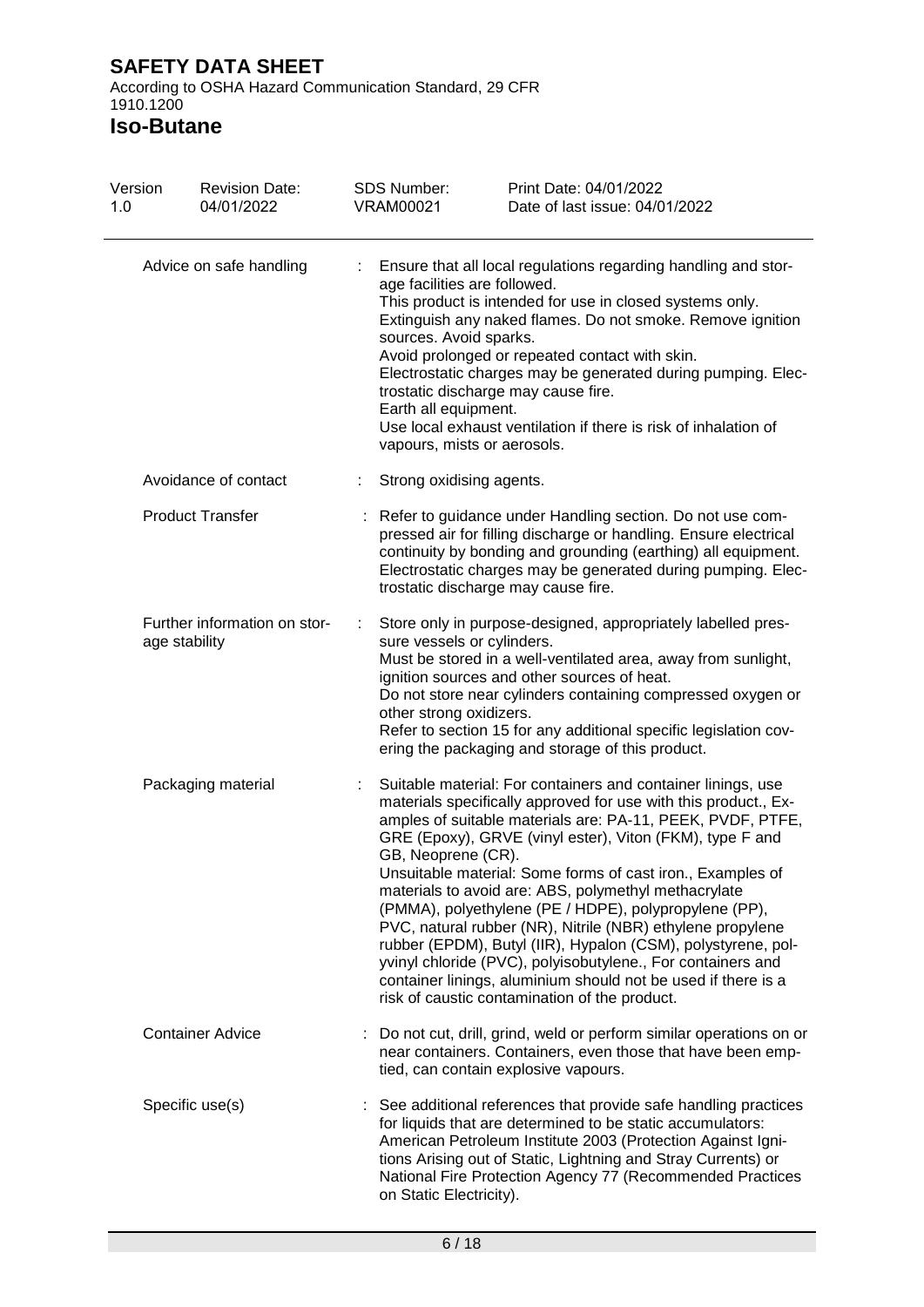**Iso-Butane**

| Version | <b>Revision Date:</b> | SDS Number: | Print Date: 04/01/2022         |
|---------|-----------------------|-------------|--------------------------------|
| 1.0     | 04/01/2022            | VRAM00021   | Date of last issue: 04/01/2022 |

IEC/TS 60079-32-1: Electrostatic hazards, guidance

#### **SECTION 8. EXPOSURE CONTROLS AND PERSONAL PROTECTION**

#### **Components with workplace control parameters**

| Components | CAS-No.  | Value type<br>(Form of<br>exposure) | Control parame-<br>ters / Permissible<br>concentration | <b>Basis</b> |
|------------|----------|-------------------------------------|--------------------------------------------------------|--------------|
| isobutane  | 75-28-5  | STEL                                | $1,000$ ppm                                            | <b>ACGIH</b> |
| butane     | 106-97-8 | <b>STEL</b>                         | ,000 ppm                                               | <b>ACGIH</b> |

#### **Biological occupational exposure limits**

No biological limit allocated.

#### **Monitoring Methods**

Monitoring of the concentration of substances in the breathing zone of workers or in the general workplace may be required to confirm compliance with an OEL and adequacy of exposure controls. For some substances biological monitoring may also be appropriate.

Validated exposure measurement methods should be applied by a competent person and samples analysed by an accredited laboratory.

Examples of sources of recommended exposure measurement methods are given below or contact the supplier. Further national methods may be available.

National Institute of Occupational Safety and Health (NIOSH), USA: Manual of Analytical Methods http://www.cdc.gov/niosh/

Occupational Safety and Health Administration (OSHA), USA: Sampling and Analytical Methods http://www.osha.gov/

Health and Safety Executive (HSE), UK: Methods for the Determination of Hazardous Substances http://www.hse.gov.uk/

Institut für Arbeitsschutz Deutschen Gesetzlichen Unfallversicherung (IFA) , Germany http://www.dguv.de/inhalt/index.jsp

L'Institut National de Recherche et de Securité, (INRS), France http://www.inrs.fr/accueil

**Engineering measures** : The level of protection and types of controls necessary will vary depending upon potential exposure conditions. Select controls based on a risk assessment of local circumstances. Appropriate measures include: Use sealed systems as far as possible. Adequate explosion-proof ventilation to control airborne concentrations below the exposure guidelines/limits. Local exhaust ventilation is recommended. Eye washes and showers for emergency use.

General Information:

Always observe good personal hygiene measures, such as washing hands after handling the material and before eating, drinking, and/or smoking. Routinely wash work clothing and protective equipment to remove contaminants. Discard con-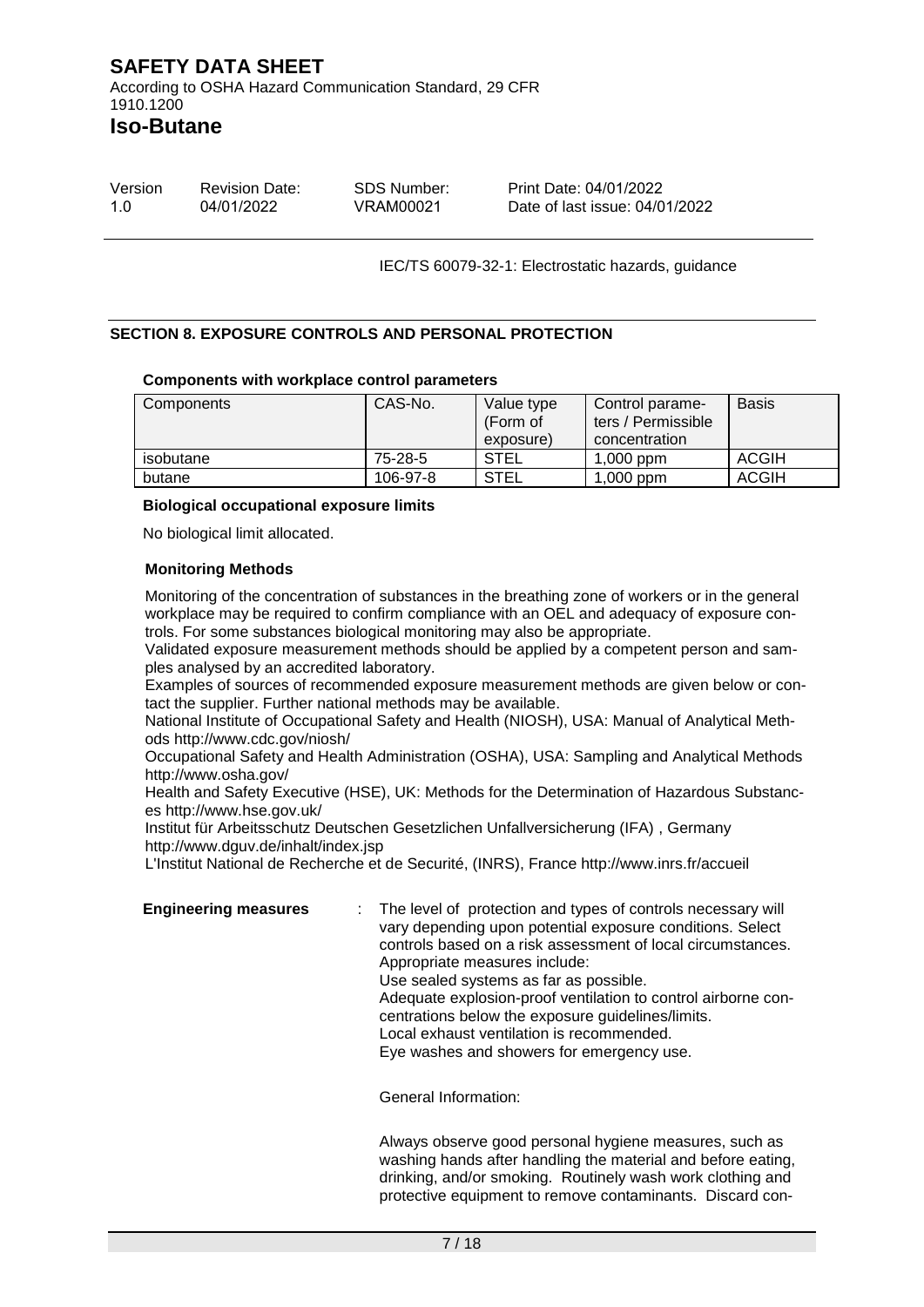| Version<br>1.0 | <b>Revision Date:</b><br>04/01/2022 | <b>SDS Number:</b><br><b>VRAM00021</b>                 | Print Date: 04/01/2022<br>Date of last issue: 04/01/2022                                                                                                                                                                                                                                                                                                                                                                                                                                                                                                                                                                                                                                                                                                                                                                                                                                             |
|----------------|-------------------------------------|--------------------------------------------------------|------------------------------------------------------------------------------------------------------------------------------------------------------------------------------------------------------------------------------------------------------------------------------------------------------------------------------------------------------------------------------------------------------------------------------------------------------------------------------------------------------------------------------------------------------------------------------------------------------------------------------------------------------------------------------------------------------------------------------------------------------------------------------------------------------------------------------------------------------------------------------------------------------|
|                |                                     | controls.<br>product.<br>nance.<br>subsequent recycle. | taminated clothing and footwear that cannot be cleaned.<br>Practice good housekeeping.<br>Define procedures for safe handling and maintenance of<br>Educate and train workers in the hazards and control<br>measures relevant to normal activities associated with this<br>Ensure appropriate selection, testing and maintenance of<br>equipment used to control exposure, e.g. personal protective<br>equipment, local exhaust ventilation.<br>Drain down system prior to equipment break-in or mainte-<br>Retain drain downs in sealed storage pending disposal or                                                                                                                                                                                                                                                                                                                                 |
|                | Personal protective equipment       |                                                        |                                                                                                                                                                                                                                                                                                                                                                                                                                                                                                                                                                                                                                                                                                                                                                                                                                                                                                      |
|                | Respiratory protection              | ratus.                                                 | If engineering controls do not maintain airborne concentra-<br>tions to a level which is adequate to protect worker health,<br>select respiratory protection equipment suitable for the spe-<br>cific conditions of use and meeting relevant legislation.<br>Check with respiratory protective equipment suppliers.<br>Where air-filtering respirators are unsuitable (e.g. airborne<br>concentrations are high, risk of oxygen deficiency, confined<br>space) use appropriate positive pressure breathing appa-<br>Where air-filtering respirators are suitable, select an appro-<br>priate combination of mask and filter.<br>All respiratory protection equipment and use must be in ac-<br>cordance with local regulations.<br>Respirator selection, use and maintenance should be in ac-<br>cordance with the requirements of the OSHA Respiratory<br>Protection Standard, 29 CFR 1910.134.     |
|                | Hand protection<br>Remarks          | rubber.                                                | Personal hygiene is a key element of effective hand care.<br>Gloves must only be worn on clean hands. After using<br>gloves, hands should be washed and dried thoroughly. Appli-<br>cation of a non-perfumed moisturizer is recommended. Glove<br>thickness is not a good predictor of glove resistance to a<br>chemical as it is dependent on the exact composition of the<br>glove material. Suitability and durability of a glove is depend-<br>ent on usage, e.g. frequency and duration of contact, chemi-<br>cal resistance of glove material, dexterity. Always seek ad-<br>vice from glove suppliers. Contaminated gloves should be<br>replaced. Where hand contact with the product may occur the<br>use of gloves approved to relevant standards (e.g. Europe:<br>EN374, US: F739) made from the following materials may<br>provide suitable chemical protection. Neoprene rubber. Nitrile |
|                | Eye protection                      | ÷                                                      | Wear safety glasses and face shield (preferably with a chin<br>guard) if splashes are likely to occur.                                                                                                                                                                                                                                                                                                                                                                                                                                                                                                                                                                                                                                                                                                                                                                                               |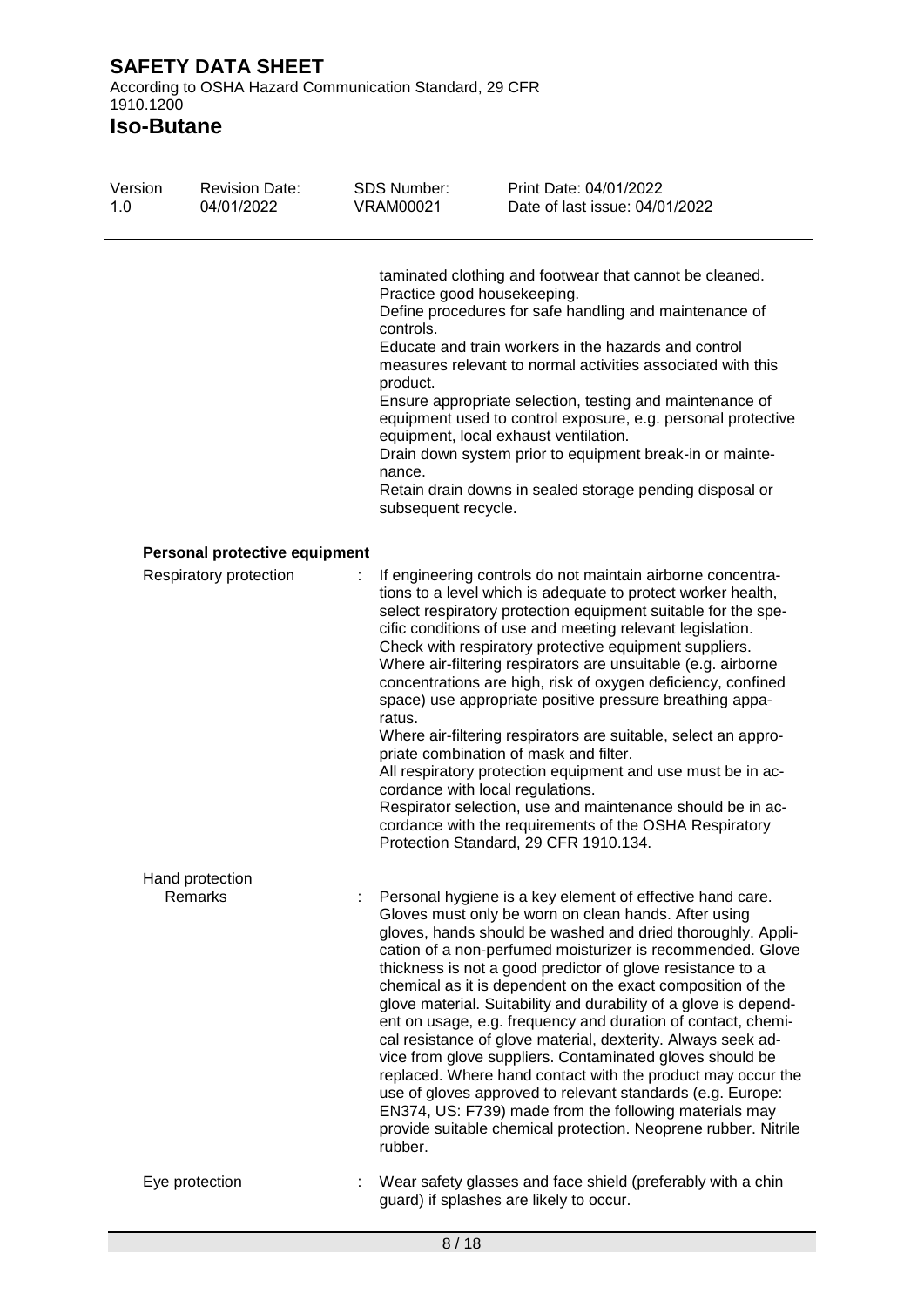According to OSHA Hazard Communication Standard, 29 CFR 1910.1200

| Version<br>1.0 | <b>Revision Date:</b><br>04/01/2022                                   | <b>SDS Number:</b><br><b>VRAM00021</b> |                                                                                                                                          | Print Date: 04/01/2022<br>Date of last issue: 04/01/2022 |  |  |  |
|----------------|-----------------------------------------------------------------------|----------------------------------------|------------------------------------------------------------------------------------------------------------------------------------------|----------------------------------------------------------|--|--|--|
|                | Skin and body protection                                              | $\mathbb{Z}^{\times}$                  | apron.                                                                                                                                   | Chemical and cold resistant gloves/gauntlets, boots, and |  |  |  |
|                | Protective measures                                                   |                                        | Personal protective equipment (PPE) should meet recom-<br>mended national standards. Check with PPE suppliers.                           |                                                          |  |  |  |
|                | <b>Environmental exposure controls</b>                                |                                        |                                                                                                                                          |                                                          |  |  |  |
|                | General advice                                                        |                                        | : Local guidelines on emission limits for volatile substances<br>must be observed for the discharge of exhaust air containing<br>vapour. |                                                          |  |  |  |
|                | SECTION 9. PHYSICAL AND CHEMICAL PROPERTIES                           |                                        |                                                                                                                                          |                                                          |  |  |  |
|                | Appearance                                                            |                                        | Liquid under pressure.                                                                                                                   |                                                          |  |  |  |
|                | Colour                                                                |                                        | colourless                                                                                                                               |                                                          |  |  |  |
|                | Odour                                                                 |                                        | odourless                                                                                                                                |                                                          |  |  |  |
|                | <b>Odour Threshold</b>                                                |                                        | Data not available                                                                                                                       |                                                          |  |  |  |
|                | pH                                                                    |                                        | Not applicable                                                                                                                           |                                                          |  |  |  |
|                | Melting point/freezing point                                          |                                        | Data not available                                                                                                                       |                                                          |  |  |  |
|                | Boiling point/boiling range                                           |                                        | -11.7 °C / 10.9 °F                                                                                                                       |                                                          |  |  |  |
|                | Flash point                                                           |                                        | -82.8 °C / -117.0 °F                                                                                                                     |                                                          |  |  |  |
|                | Evaporation rate                                                      |                                        | Data not available                                                                                                                       |                                                          |  |  |  |
|                | Flammability (solid, gas)                                             |                                        | Extremely flammable.                                                                                                                     |                                                          |  |  |  |
|                | Upper explosion limit / upper : Typical 10 %(V)<br>flammability limit |                                        |                                                                                                                                          |                                                          |  |  |  |
|                | Vapour pressure                                                       |                                        | 4.83 bar (37.8 °C / 100.0 °F)                                                                                                            |                                                          |  |  |  |
|                | Relative vapour density                                               |                                        | 2.0<br>$(Air = 1.0)$                                                                                                                     |                                                          |  |  |  |
|                | Relative density                                                      |                                        | $0.56$ (20.0 °C / 68.0 °F)                                                                                                               |                                                          |  |  |  |
|                | Density                                                               |                                        | Data not available                                                                                                                       |                                                          |  |  |  |
|                | Solubility(ies)<br>Water solubility                                   |                                        | 100.0 g/l completely soluble                                                                                                             |                                                          |  |  |  |
|                | Partition coefficient: n-<br>octanol/water                            |                                        | Data not available                                                                                                                       |                                                          |  |  |  |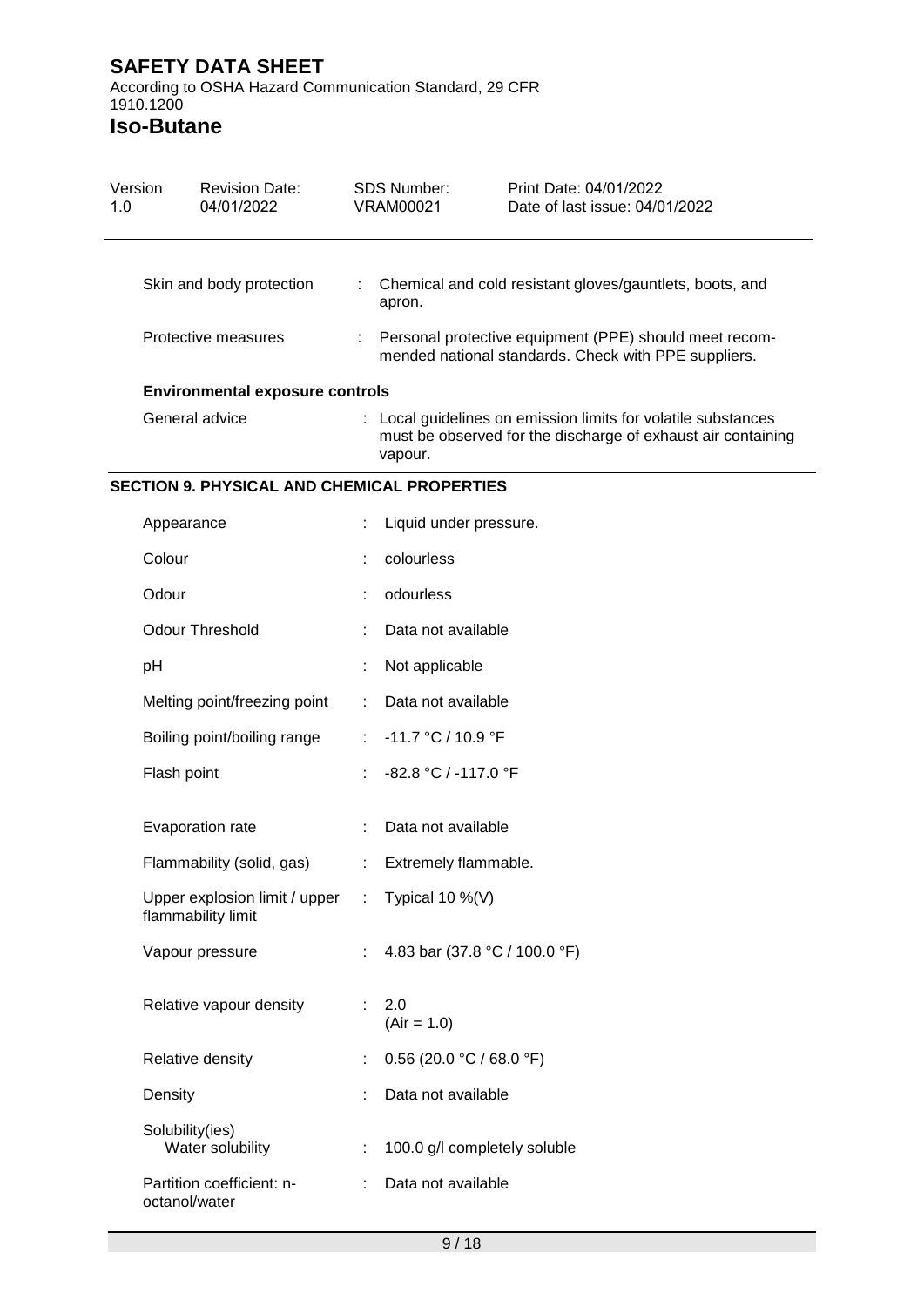According to OSHA Hazard Communication Standard, 29 CFR 1910.1200

**Iso-Butane**

| Version<br>1.0 | <b>Revision Date:</b><br>04/01/2022 | <b>SDS Number:</b><br>VRAM00021 |                      | Print Date: 04/01/2022<br>Date of last issue: 04/01/2022 |
|----------------|-------------------------------------|---------------------------------|----------------------|----------------------------------------------------------|
|                | Auto-ignition temperature           |                                 | : Data not available |                                                          |
|                | Decomposition temperature           |                                 | : Data not available |                                                          |
| Viscosity      | Viscosity, dynamic                  | t.                              | Data not available   |                                                          |
|                | Viscosity, kinematic                |                                 | Data not available   |                                                          |
|                | <b>Explosive properties</b>         |                                 | Not applicable       |                                                          |
|                | Oxidizing properties                |                                 | no data available    |                                                          |
|                | Surface tension                     |                                 | Data not available   |                                                          |
|                | Molecular weight                    |                                 | Data not available   |                                                          |

#### **SECTION 10. STABILITY AND REACTIVITY**

| Reactivity                          | t. | No, product will not become self-reactive.                                                |  |
|-------------------------------------|----|-------------------------------------------------------------------------------------------|--|
| Chemical stability                  |    | Stable under normal conditions of use.                                                    |  |
| tions                               |    | Possibility of hazardous reac- : No. Hazardous, exothermical polymerization cannot occur. |  |
| Conditions to avoid                 |    | Heat, open flames, sparks and flammable atmospheres.                                      |  |
|                                     |    | In certain circumstances product can ignite due to static elec-<br>tricity.               |  |
| Incompatible materials              |    | Strong oxidising agents.                                                                  |  |
| Hazardous decomposition<br>products |    | Hazardous decomposition products are not expected to form<br>during normal storage.       |  |

#### **SECTION 11. TOXICOLOGICAL INFORMATION**

| Basis for assessment |  | : Information given is based on product testing.                |
|----------------------|--|-----------------------------------------------------------------|
|                      |  | Unless indicated otherwise, the data presented is representa-   |
|                      |  | tive of the product as a whole, rather than for individual com- |
|                      |  | ponent(s).                                                      |

#### **Information on likely routes of exposure**

Inhalation is the primary route of exposure although exposure may occur through skin or eye contact.

#### **Acute toxicity**

## **Product:**

Acute oral toxicity : Remarks: Not applicable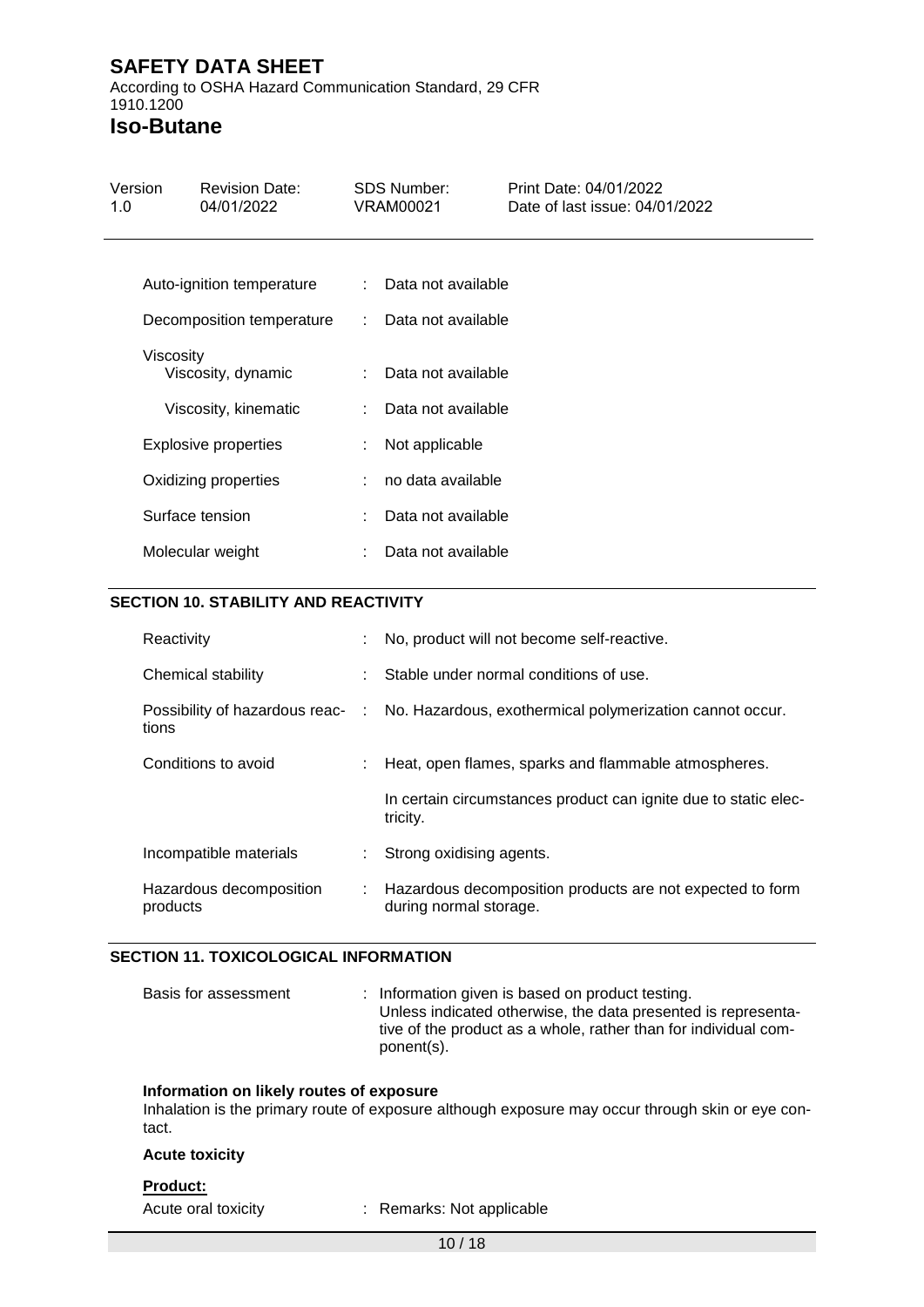According to OSHA Hazard Communication Standard, 29 CFR 1910.1200

| Version<br>1.0 | <b>Revision Date:</b><br>04/01/2022                                                                         | <b>SDS Number:</b><br><b>VRAM00021</b>                                        | Print Date: 04/01/2022<br>Date of last issue: 04/01/2022                                                                           |
|----------------|-------------------------------------------------------------------------------------------------------------|-------------------------------------------------------------------------------|------------------------------------------------------------------------------------------------------------------------------------|
|                | Acute inhalation toxicity                                                                                   | : LC 50 (Rat): $> 20000$ ppmV<br>Exposure time: 4 h<br>Remarks: Low toxicity: |                                                                                                                                    |
|                | Acute dermal toxicity                                                                                       | : Remarks: Not applicable                                                     |                                                                                                                                    |
|                | <b>Skin corrosion/irritation</b>                                                                            |                                                                               |                                                                                                                                    |
|                | <b>Product:</b><br>Remarks: Not irritating to skin.                                                         |                                                                               |                                                                                                                                    |
|                | Serious eye damage/eye irritation                                                                           |                                                                               |                                                                                                                                    |
|                | <b>Product:</b><br>Remarks: Essentially non-irritating to eyes.                                             |                                                                               |                                                                                                                                    |
|                | <b>Respiratory or skin sensitisation</b>                                                                    |                                                                               |                                                                                                                                    |
|                | Product:<br>Remarks: Not a sensitiser.<br>Based on available data, the classification criteria are not met. |                                                                               |                                                                                                                                    |
|                | <b>Germ cell mutagenicity</b>                                                                               |                                                                               |                                                                                                                                    |
|                | Product:                                                                                                    | fication criteria are not met.                                                | : Remarks: Non mutagenic, Based on available data, the classi-                                                                     |
|                | Carcinogenicity                                                                                             |                                                                               |                                                                                                                                    |
|                | <b>Product:</b>                                                                                             |                                                                               | Remarks: Not a carcinogen., Based on available data, the classification criteria are not met.                                      |
|                | <b>IARC</b>                                                                                                 | human carcinogen by IARC.                                                     | No component of this product present at levels greater than or<br>equal to 0.1% is identified as probable, possible or confirmed   |
|                | <b>OSHA</b>                                                                                                 |                                                                               | No component of this product present at levels greater than or<br>equal to 0.1% is on OSHA's list of regulated carcinogens.        |
|                | <b>NTP</b>                                                                                                  | by NTP.                                                                       | No component of this product present at levels greater than or<br>equal to 0.1% is identified as a known or anticipated carcinogen |
|                | <b>Reproductive toxicity</b>                                                                                |                                                                               |                                                                                                                                    |
|                | Product:                                                                                                    |                                                                               |                                                                                                                                    |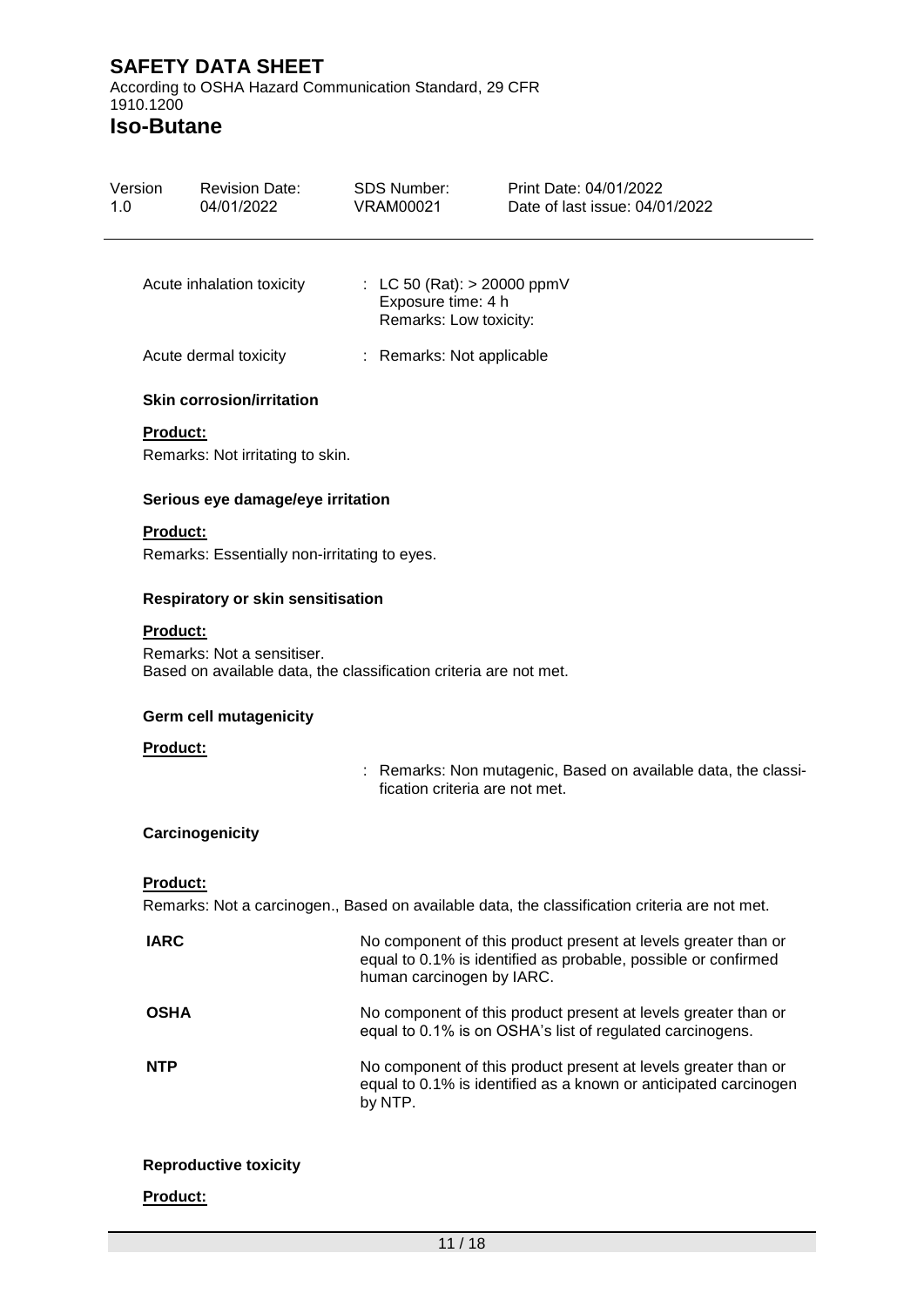**Iso-Butane**

| Version | <b>Revision Date:</b> | SDS Number: | Print Date: 04/01/2022         |
|---------|-----------------------|-------------|--------------------------------|
| 1.0     | 04/01/2022            | VRAM00021   | Date of last issue: 04/01/2022 |

:

Remarks: Not a developmental toxicant., Does not impair fertility., Based on available data, the classification criteria are not met.

#### **STOT - single exposure**

#### **Product:**

Remarks: Inhalation of vapours or mists may cause irritation to the respiratory system., High concentrations may cause central nervous system depression resulting in headaches, dizziness and nausea; continued inhalation may result in unconsciousness and/or death.

#### **STOT - repeated exposure**

#### **Product:**

Remarks: Low systemic toxicity on repeated exposure.

#### **Aspiration toxicity**

#### **Product:**

Not an aspiration hazard.

#### **Further information**

#### **Product:**

Remarks: Rapid release of gases which are liquids under pressure may cause frost burns of exposed tissues (skin, eye) due to evaporative cooling., High gas concentrations will displace available air; unconsciousness and death may occur suddenly from lack of oxygen., Exposure to very high concentrations of similar materials has been associated with irregular heart rhythms and cardiac arrest.

Remarks: Classifications by other authorities under varying regulatory frameworks may exist.

#### **SECTION 12. ECOLOGICAL INFORMATION**

| Basis for assessment            |  | : Incomplete ecotoxicological data are available for this product.<br>The information given below is based partly on a knowledge of<br>the components and the ecotoxicology of similar products.<br>Unless indicated otherwise, the data presented is representa-<br>tive of the product as a whole, rather than for individual com-<br>ponent(s).<br>Physical properties indicate that petroleum gases will rapidly<br>volatilise from the aquatic environment and that acute and<br>chronic effects would not be observed in practice. |
|---------------------------------|--|------------------------------------------------------------------------------------------------------------------------------------------------------------------------------------------------------------------------------------------------------------------------------------------------------------------------------------------------------------------------------------------------------------------------------------------------------------------------------------------------------------------------------------------|
| <b>Ecotoxicity</b>              |  |                                                                                                                                                                                                                                                                                                                                                                                                                                                                                                                                          |
| <b>Product:</b>                 |  |                                                                                                                                                                                                                                                                                                                                                                                                                                                                                                                                          |
| Toxicity to fish (Acute toxici- |  |                                                                                                                                                                                                                                                                                                                                                                                                                                                                                                                                          |

Toxicity to fish (Acute toxicity)

Remarks: LL/EL/IL50 > 100 mg/l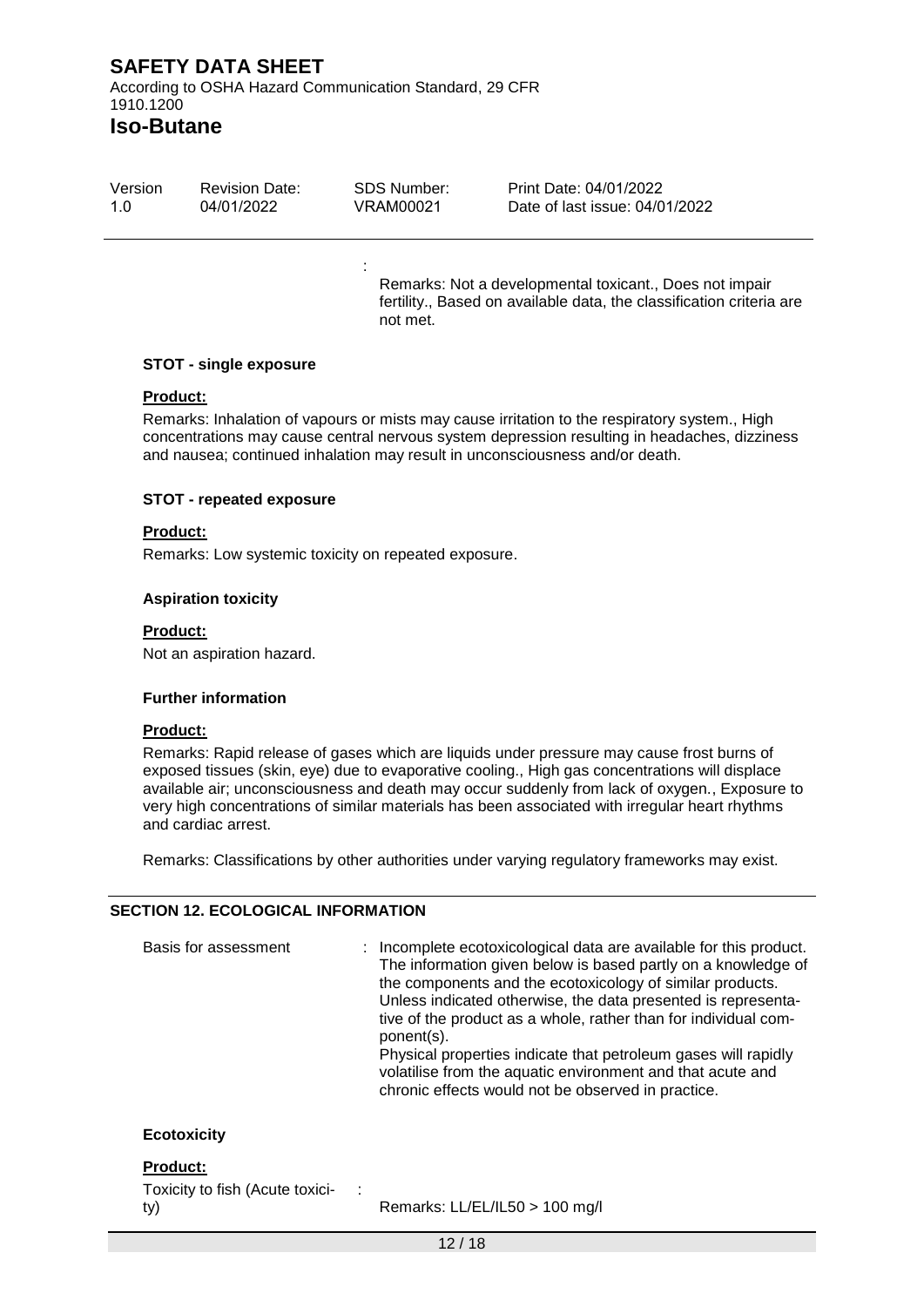According to OSHA Hazard Communication Standard, 29 CFR 1910.1200

| Version<br>1.0 |                                                                                                                                                                                                                                                                                                                                                   | <b>Revision Date:</b><br>04/01/2022 |        | <b>SDS Number:</b><br><b>VRAM00021</b>                                                                                        | Print Date: 04/01/2022<br>Date of last issue: 04/01/2022                                                                  |  |  |
|----------------|---------------------------------------------------------------------------------------------------------------------------------------------------------------------------------------------------------------------------------------------------------------------------------------------------------------------------------------------------|-------------------------------------|--------|-------------------------------------------------------------------------------------------------------------------------------|---------------------------------------------------------------------------------------------------------------------------|--|--|
|                | Toxicity to daphnia and other :<br>aquatic invertebrates (Acute<br>toxicity)<br>Toxicity to algae (Acute tox-<br>icity)<br>Toxicity to fish (Chronic tox-<br>icity)<br>Toxicity to daphnia and other :<br>aquatic invertebrates (Chron-<br>ic toxicity)<br>Toxicity to microorganisms<br>(Acute toxicity)<br><b>Persistence and degradability</b> |                                     |        | Practically non toxic:                                                                                                        | Based on available data, the classification criteria are not met.                                                         |  |  |
|                |                                                                                                                                                                                                                                                                                                                                                   |                                     |        | Remarks: LL/EL/IL50 > 100 mg/l<br>Practically non toxic:                                                                      | Based on available data, the classification criteria are not met.                                                         |  |  |
|                |                                                                                                                                                                                                                                                                                                                                                   |                                     |        | Remarks: LL/EL/IL50 > 100 mg/l<br>Practically non toxic:<br>Based on available data, the classification criteria are not met. |                                                                                                                           |  |  |
|                |                                                                                                                                                                                                                                                                                                                                                   |                                     | ÷      | Remarks: Data not available                                                                                                   |                                                                                                                           |  |  |
|                |                                                                                                                                                                                                                                                                                                                                                   |                                     |        | Remarks: Data not available                                                                                                   |                                                                                                                           |  |  |
|                |                                                                                                                                                                                                                                                                                                                                                   |                                     |        | Remarks: LL/EL/IL50 > 100 mg/l<br>Practically non toxic:                                                                      | Based on available data, the classification criteria are not met.                                                         |  |  |
|                |                                                                                                                                                                                                                                                                                                                                                   |                                     |        |                                                                                                                               |                                                                                                                           |  |  |
|                | <b>Product:</b>                                                                                                                                                                                                                                                                                                                                   |                                     |        |                                                                                                                               |                                                                                                                           |  |  |
|                | Biodegradability                                                                                                                                                                                                                                                                                                                                  |                                     |        | Readily biodegradable.                                                                                                        | Remarks: Oxidises rapidly by photo-chemical reactions in air.                                                             |  |  |
|                |                                                                                                                                                                                                                                                                                                                                                   | <b>Bioaccumulative potential</b>    |        |                                                                                                                               |                                                                                                                           |  |  |
|                | Product:                                                                                                                                                                                                                                                                                                                                          | Bioaccumulation                     |        |                                                                                                                               | : Remarks: Does not bioaccumulate significantly.                                                                          |  |  |
|                |                                                                                                                                                                                                                                                                                                                                                   | <b>Mobility in soil</b>             |        |                                                                                                                               |                                                                                                                           |  |  |
|                | Product:                                                                                                                                                                                                                                                                                                                                          |                                     |        |                                                                                                                               |                                                                                                                           |  |  |
|                | Mobility                                                                                                                                                                                                                                                                                                                                          |                                     | found. |                                                                                                                               | Remarks: Because of their extreme volatility, air is the only<br>environmental compartment that hydrocarbon gases will be |  |  |
|                |                                                                                                                                                                                                                                                                                                                                                   | Other adverse effects               |        |                                                                                                                               |                                                                                                                           |  |  |
|                | Product:<br>mation                                                                                                                                                                                                                                                                                                                                | Additional ecological infor-        | ÷      |                                                                                                                               | In view of the high rate of loss from solution, the product is<br>unlikely to pose a significant hazard to aquatic life.  |  |  |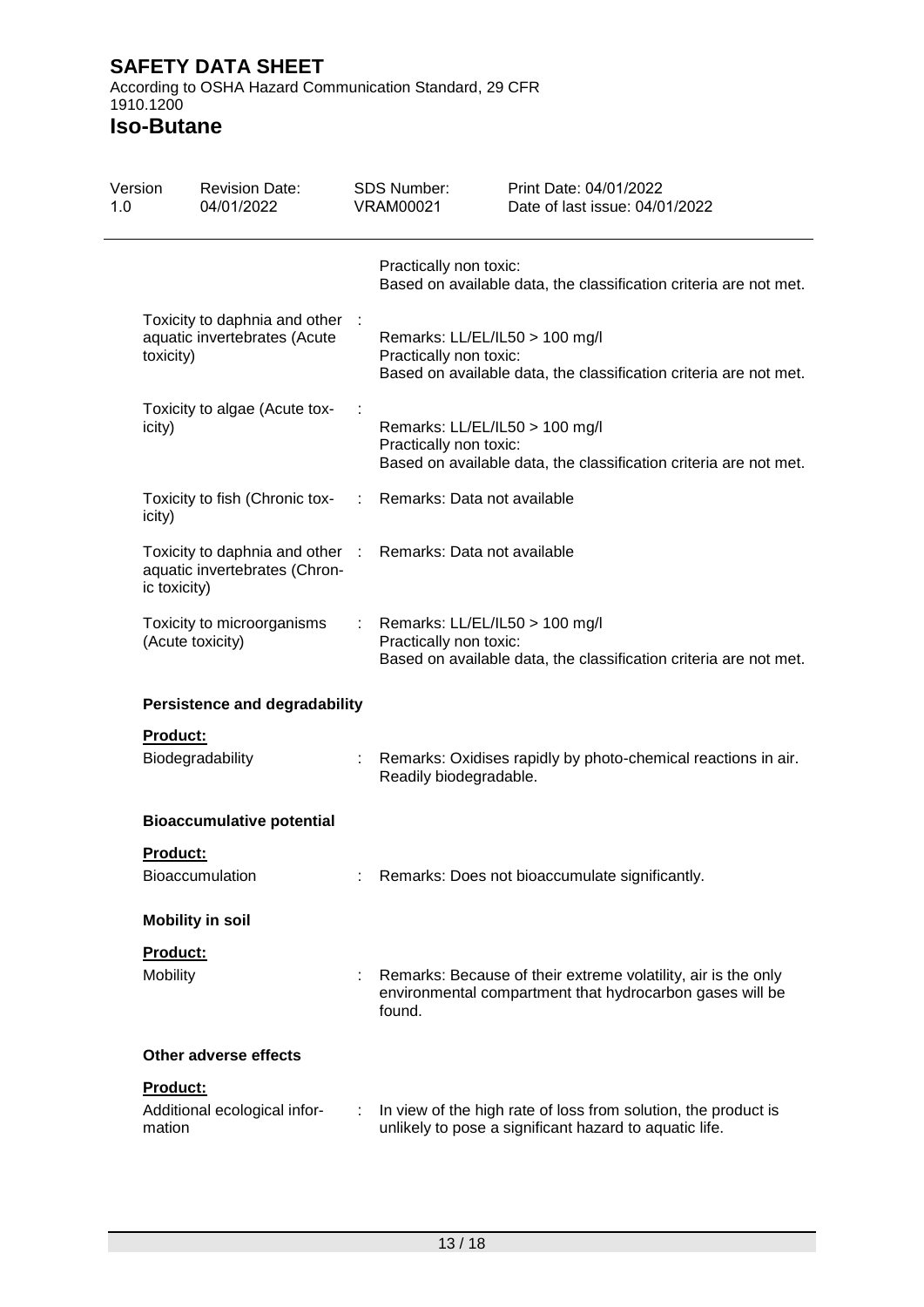| Version | <b>Revision Date:</b> | SDS Number: | Print Date: 04/01/2022         |
|---------|-----------------------|-------------|--------------------------------|
| 1.O     | 04/01/2022            | VRAM00021   | Date of last issue: 04/01/2022 |

#### **SECTION 13. DISPOSAL CONSIDERATIONS**

| <b>Disposal methods</b>                    |                                                                                                                                                                                                                                                                                                                                                                                                                                                                                                                                                                                                                                                                                                                                                                                                                             |
|--------------------------------------------|-----------------------------------------------------------------------------------------------------------------------------------------------------------------------------------------------------------------------------------------------------------------------------------------------------------------------------------------------------------------------------------------------------------------------------------------------------------------------------------------------------------------------------------------------------------------------------------------------------------------------------------------------------------------------------------------------------------------------------------------------------------------------------------------------------------------------------|
| Waste from residues                        | It is the responsibility of the waste generator to determine the<br>toxicity and physical properties of the material generated to<br>determine the proper waste classification and disposal meth-<br>ods in compliance with applicable regulations.<br>Waste arising from a spillage or tank cleaning should be dis-<br>posed of in accordance with prevailing regulations, preferably<br>to a recognised collector or contractor. The competence of the<br>collector or contractor should be established beforehand.<br>Do not dispose into the environment, in drains or in water<br>courses<br>Given the nature and uses of this product, the need for dis-<br>posal seldom arises. If necessary, dispose by controlled com-<br>bustion in purpose-designed equipment. If this is not possible,<br>contact the supplier. |
| Contaminated packaging                     | Drain container thoroughly.<br>After draining, vent in a safe place away from sparks and fire.<br>Residues may cause an explosion hazard.<br>Do not pollute the soil, water or environment with the waste<br>container.<br>Return part-used or empty cylinders to the supplier.<br>For tanks seek specialist advice from suppliers.<br>Dispose in accordance with prevailing regulations, preferably<br>to a recognized collector or contractor. The competence of<br>the collector or contractor should be established beforehand.                                                                                                                                                                                                                                                                                         |
| <b>Local legislation</b><br><b>Remarks</b> | Disposal should be in accordance with applicable regional,<br>national, and local laws and regulations.<br>Local regulations may be more stringent than regional or na-<br>tional requirements and must be complied with.                                                                                                                                                                                                                                                                                                                                                                                                                                                                                                                                                                                                   |

#### **SECTION 14. TRANSPORT INFORMATION**

## **National Regulations**

| US Department of Transportation Classification (49 CFR Parts 171-180) |  |                              |  |  |  |
|-----------------------------------------------------------------------|--|------------------------------|--|--|--|
| UN/ID/NA number                                                       |  | $:$ UN 1075                  |  |  |  |
| Proper shipping name                                                  |  | : PETROLEUM GASES, LIQUEFIED |  |  |  |
| Class                                                                 |  | : 2.1                        |  |  |  |
| Packing group                                                         |  | : Not Assigned               |  |  |  |
| Labels                                                                |  | : 2.1                        |  |  |  |
| <b>ERG Code</b>                                                       |  | : 115                        |  |  |  |
| Marine pollutant                                                      |  | no                           |  |  |  |
| Remarks                                                               |  | : NOT-ODORIZED               |  |  |  |
|                                                                       |  |                              |  |  |  |

## **International Regulations**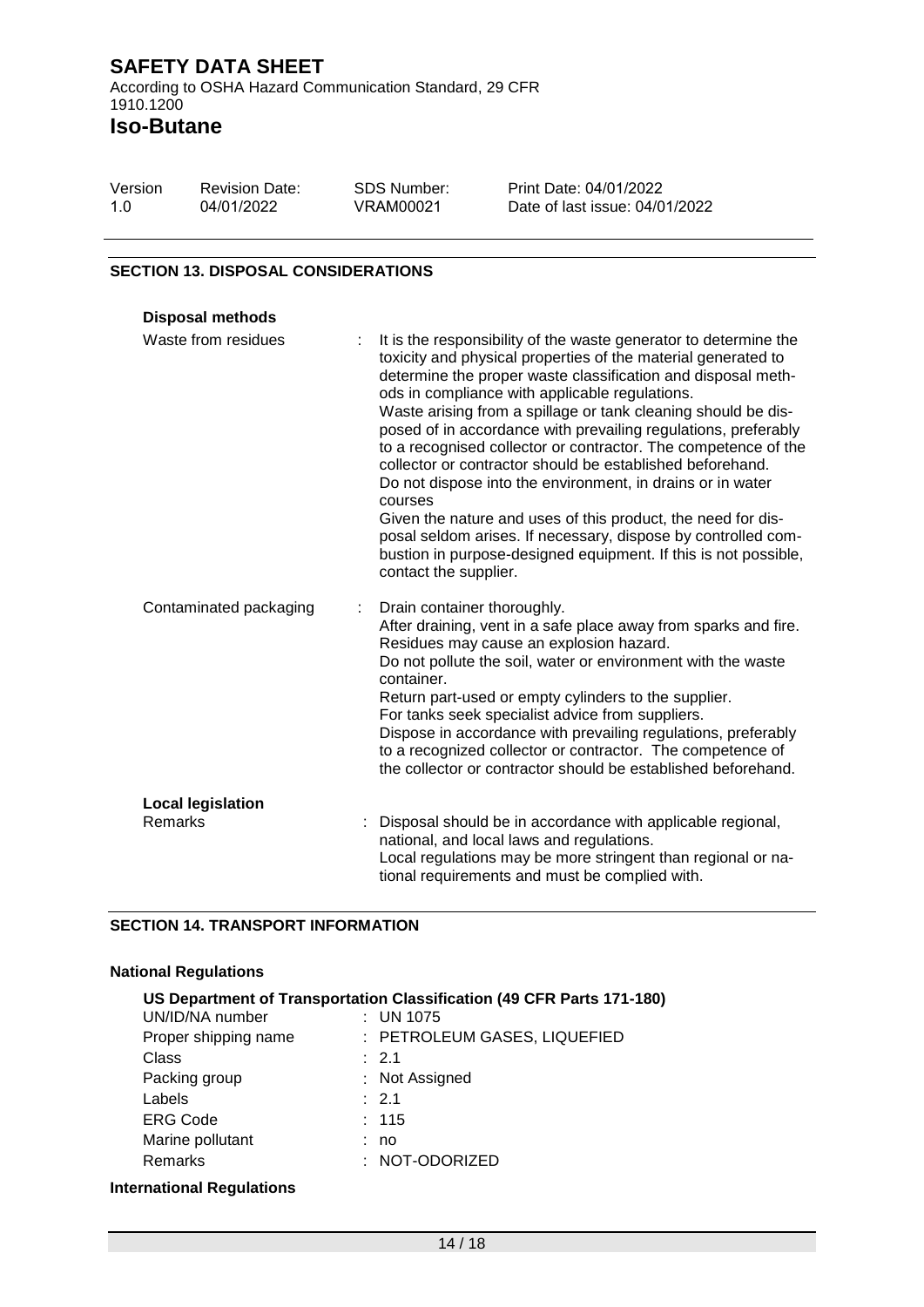According to OSHA Hazard Communication Standard, 29 CFR 1910.1200

# **Iso-Butane**

| Version<br>1.0                                                                                                | <b>Revision Date:</b><br>04/01/2022   | <b>SDS Number:</b><br>VRAM00021 |                                                      | Print Date: 04/01/2022<br>Date of last issue: 04/01/2022 |  |
|---------------------------------------------------------------------------------------------------------------|---------------------------------------|---------------------------------|------------------------------------------------------|----------------------------------------------------------|--|
| <b>IATA-DGR</b><br>UN/ID No.<br>Class<br>Labels                                                               | Proper shipping name<br>Packing group |                                 | : UN 1075<br>: 2.1<br>: Not Assigned<br>: 2.1        | : PETROLEUM GASES, LIQUEFIED                             |  |
| <b>IMDG-Code</b><br>UN number<br>Proper shipping name<br>Class<br>Packing group<br>Labels<br>Marine pollutant |                                       |                                 | : UN 1075<br>: 2.1<br>: Not Assigned<br>: 2.1<br>no. | : PETROLEUM GASES, LIQUEFIED                             |  |

## **Transport in bulk according to Annex II of MARPOL 73/78 and the IBC Code**

Not applicable for product as supplied. MARPOL Annex 1 rules apply for bulk shipments by sea.

#### **Special precautions for user**

Remarks : Special Precautions: Refer to Chapter 7, Handling & Storage, for special precautions which a user needs to be aware of or needs to comply with in connection with transport.

## **SECTION 15. REGULATORY INFORMATION**

#### **EPCRA - Emergency Planning and Community Right-to-Know Act**

#### **CERCLA Reportable Quantity**

| Components | CAS-No. | Component RQ | Calculated product RQ |
|------------|---------|--------------|-----------------------|
|            |         | (lbs)        | (lbs)                 |
| isobutane  | 75-28-5 | 100          | 100                   |

\*: The components with RQs are given for information.

#### **SARA 304 Extremely Hazardous Substances Reportable Quantity**

This material does not contain any components with a section 304 EHS RQ.

#### **SARA 302 Extremely Hazardous Substances Threshold Planning Quantity**

This material does not contain any components with a section 302 EHS TPQ.

| SARA 311/312 Hazards | : Flammable (gases, aerosols, liquids, or solids)<br>Gases under pressure                                                                                                               |
|----------------------|-----------------------------------------------------------------------------------------------------------------------------------------------------------------------------------------|
| <b>SARA 313</b>      | This material does not contain any chemical components with<br>known CAS numbers that exceed the threshold (De Minimis)<br>reporting levels established by SARA Title III, Section 313. |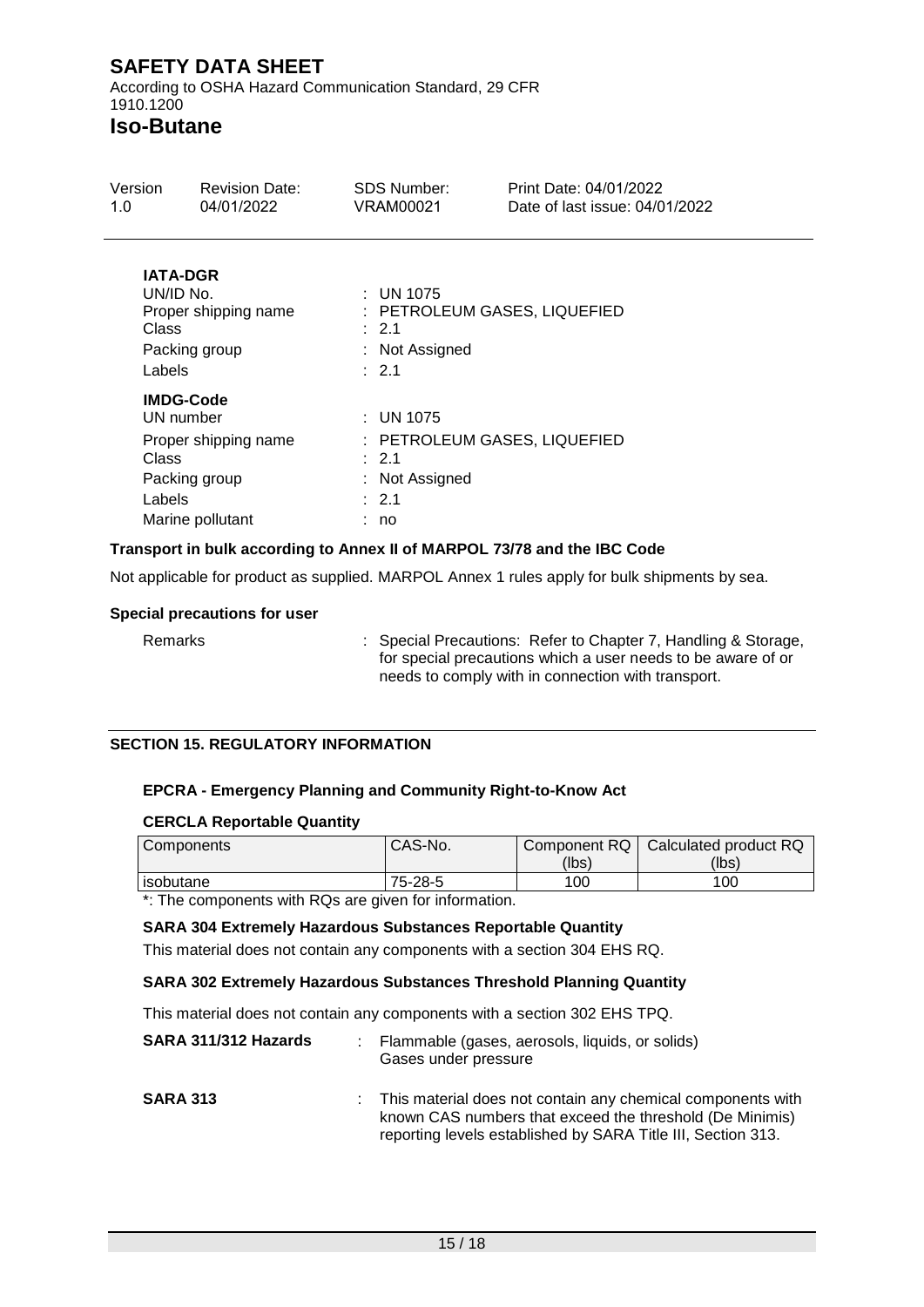**Iso-Butane**

| Version | <b>Revision Date:</b> | SDS Number: | Print Date: 04/01/2022         |
|---------|-----------------------|-------------|--------------------------------|
| 1.0     | 04/01/2022            | VRAM00021   | Date of last issue: 04/01/2022 |

#### **Clean Water Act**

This product does not contain any Hazardous Chemicals listed under the U.S. CleanWater Act, Section 311, Table 117.3.

#### **US State Regulations**

| Pennsylvania Right To Know |          |
|----------------------------|----------|
| isobutane                  | 75-28-5  |
| butane                     | 106-97-8 |
| - ---<br>. .               |          |

#### **California Prop. 65**

This product does not contain any chemicals known to State of California to cause cancer, birth defects, or any other reproductive harm.

| <b>California List of Hazardous Substances</b> |          |  |  |  |  |
|------------------------------------------------|----------|--|--|--|--|
| butane                                         | 106-97-8 |  |  |  |  |
| Othar raculational                             |          |  |  |  |  |

#### **Other regulations:**

The regulatory information is not intended to be comprehensive. Other regulations may apply to this material.

## **The components of this product are reported in the following inventories:**

| <b>EINECS</b> |    | : All components listed. |
|---------------|----|--------------------------|
| <b>DSL</b>    |    | : All components listed. |
| <b>TSCA</b>   |    | : All components listed. |
| <b>AIIC</b>   |    | : All components listed. |
| <b>PICCS</b>  | t. | All components listed.   |

## **SECTION 16. OTHER INFORMATION**

#### **Further information**

NFPA Rating (Health, Fire, Reac-1, 4, 0 tivity)

#### **Full text of other abbreviations**

| <b>ACGIH</b><br><b>ACGIH / STEL</b><br>Abbreviations and Acronyms |  | : USA. ACGIH Threshold Limit Values (TLV)<br>Short-term exposure limit<br>: The standard abbreviations and acronyms used in this docu-<br>ment can be looked up in reference literature (e.g. scientific<br>dictionaries) and/or websites. |
|-------------------------------------------------------------------|--|--------------------------------------------------------------------------------------------------------------------------------------------------------------------------------------------------------------------------------------------|
|                                                                   |  | ACGIH = American Conference of Governmental Industrial<br><b>Hygienists</b><br>$ADR = European Agreement concerning the International$<br>Carriage of Dangerous Goods by Road<br>AICS = Australian Inventory of Chemical Substances        |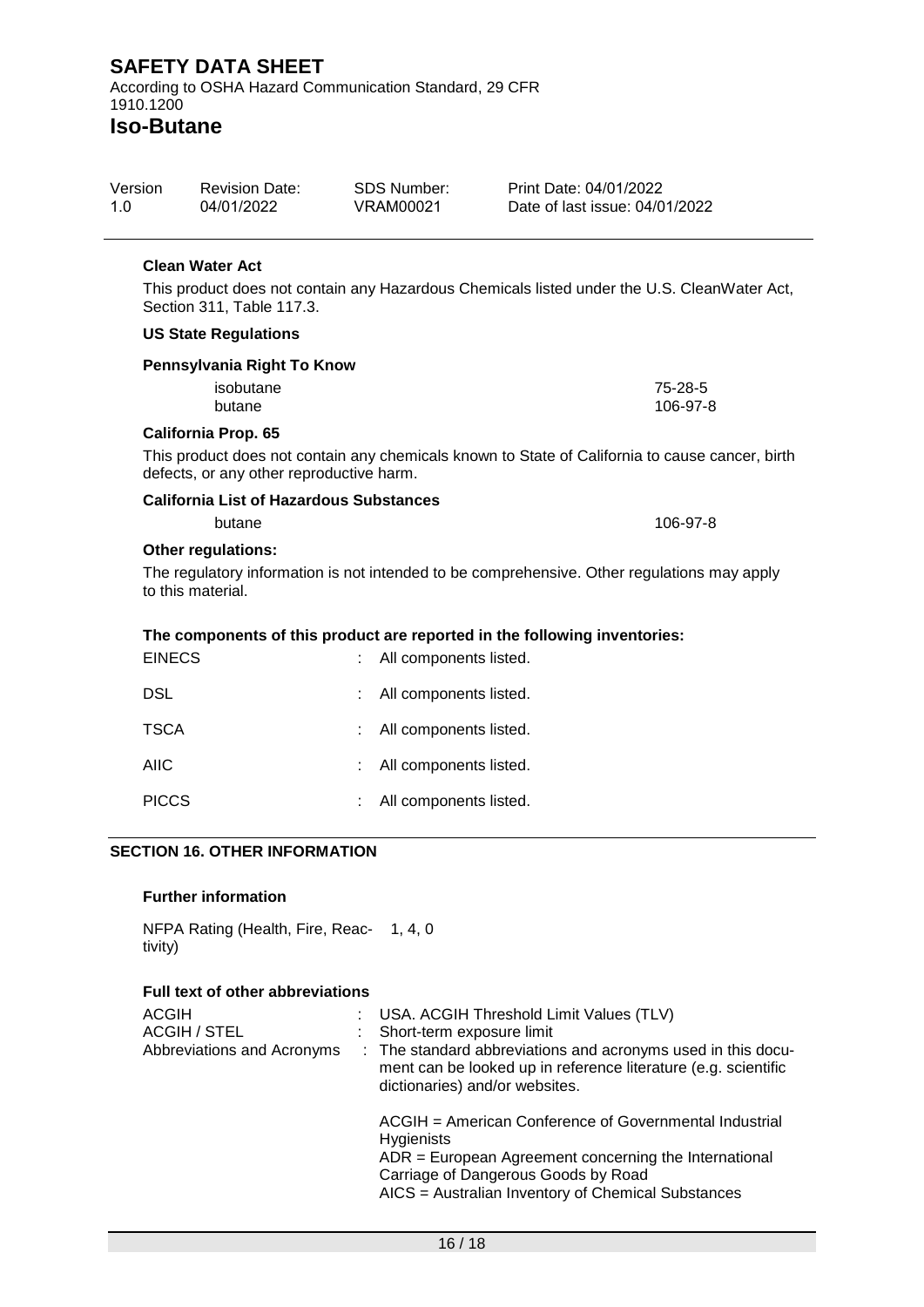According to OSHA Hazard Communication Standard, 29 CFR 1910.1200

| Version<br><b>Revision Date:</b><br>1.0<br>04/01/2022 | <b>SDS Number:</b><br><b>VRAM00021</b>                                                                                                                                                                                                                                                                                                                                                                                                                                                                                                                                                                                | Print Date: 04/01/2022<br>Date of last issue: 04/01/2022                                                                                                                                                                                                                                                                                                                                                                                                                                                                                                                                                                                                                                                                                                                                                                                                                                                                                                                                                                                                                                                                                                                                                                                                                                                                                                                                                                                                                                                                                                                                                                                                                    |
|-------------------------------------------------------|-----------------------------------------------------------------------------------------------------------------------------------------------------------------------------------------------------------------------------------------------------------------------------------------------------------------------------------------------------------------------------------------------------------------------------------------------------------------------------------------------------------------------------------------------------------------------------------------------------------------------|-----------------------------------------------------------------------------------------------------------------------------------------------------------------------------------------------------------------------------------------------------------------------------------------------------------------------------------------------------------------------------------------------------------------------------------------------------------------------------------------------------------------------------------------------------------------------------------------------------------------------------------------------------------------------------------------------------------------------------------------------------------------------------------------------------------------------------------------------------------------------------------------------------------------------------------------------------------------------------------------------------------------------------------------------------------------------------------------------------------------------------------------------------------------------------------------------------------------------------------------------------------------------------------------------------------------------------------------------------------------------------------------------------------------------------------------------------------------------------------------------------------------------------------------------------------------------------------------------------------------------------------------------------------------------------|
|                                                       | BEL = Biological exposure limits<br>$COC = Cleveland Open-Cup$<br>DNEL = Derived No Effect Level<br>EC = European Commission<br>gy Of Chemicals<br><b>Chemical Substances</b><br>EL50 = Effective Loading fifty<br>Inventory<br>EWC = European Waste Code<br>Labelling of Chemicals<br>IL50 = Inhibitory Level fifty<br>$LC50$ = Lethal Concentration fifty<br>LD50 = Lethal Dose fifty per cent.<br>$LL50 = Lethal$ Loading fifty<br><b>Pollution From Ships</b><br>served Effect Level<br><b>Substances</b><br>Chemicals<br>gerous Goods by Rail<br>SKIN_DES = Skin Designation<br>STEL = Short term exposure limit | ASTM = American Society for Testing and Materials<br>BTEX = Benzene, Toluene, Ethylbenzene, Xylenes<br>CAS = Chemical Abstracts Service<br>CEFIC = European Chemical Industry Council<br>CLP = Classification Packaging and Labelling<br>DIN = Deutsches Institut fur Normung<br>DMEL = Derived Minimal Effect Level<br>DSL = Canada Domestic Substance List<br>EC50 = Effective Concentration fifty<br>ECETOC = European Center on Ecotoxicology and Toxicolo-<br>ECHA = European Chemicals Agency<br>EINECS = The European Inventory of Existing Commercial<br>ENCS = Japanese Existing and New Chemical Substances<br>GHS = Globally Harmonised System of Classification and<br>IARC = International Agency for Research on Cancer<br>IATA = International Air Transport Association<br>IC50 = Inhibitory Concentration fifty<br><b>IMDG</b> = International Maritime Dangerous Goods<br>INV = Chinese Chemicals Inventory<br>IP346 = Institute of Petroleum test method $N^{\circ}$ 346 for the<br>determination of polycyclic aromatics DMSO-extractables<br>KECI = Korea Existing Chemicals Inventory<br>LL/EL/IL = Lethal Loading/Effective Loading/Inhibitory loading<br>MARPOL = International Convention for the Prevention of<br>NOEC/NOEL = No Observed Effect Concentration / No Ob-<br>OE_HPV = Occupational Exposure - High Production Volume<br>PBT = Persistent, Bioaccumulative and Toxic<br>PICCS = Philippine Inventory of Chemicals and Chemical<br>PNEC = Predicted No Effect Concentration<br>REACH = Registration Evaluation And Authorisation Of<br>RID = Regulations Relating to International Carriage of Dan-<br>TRA = Targeted Risk Assessment |